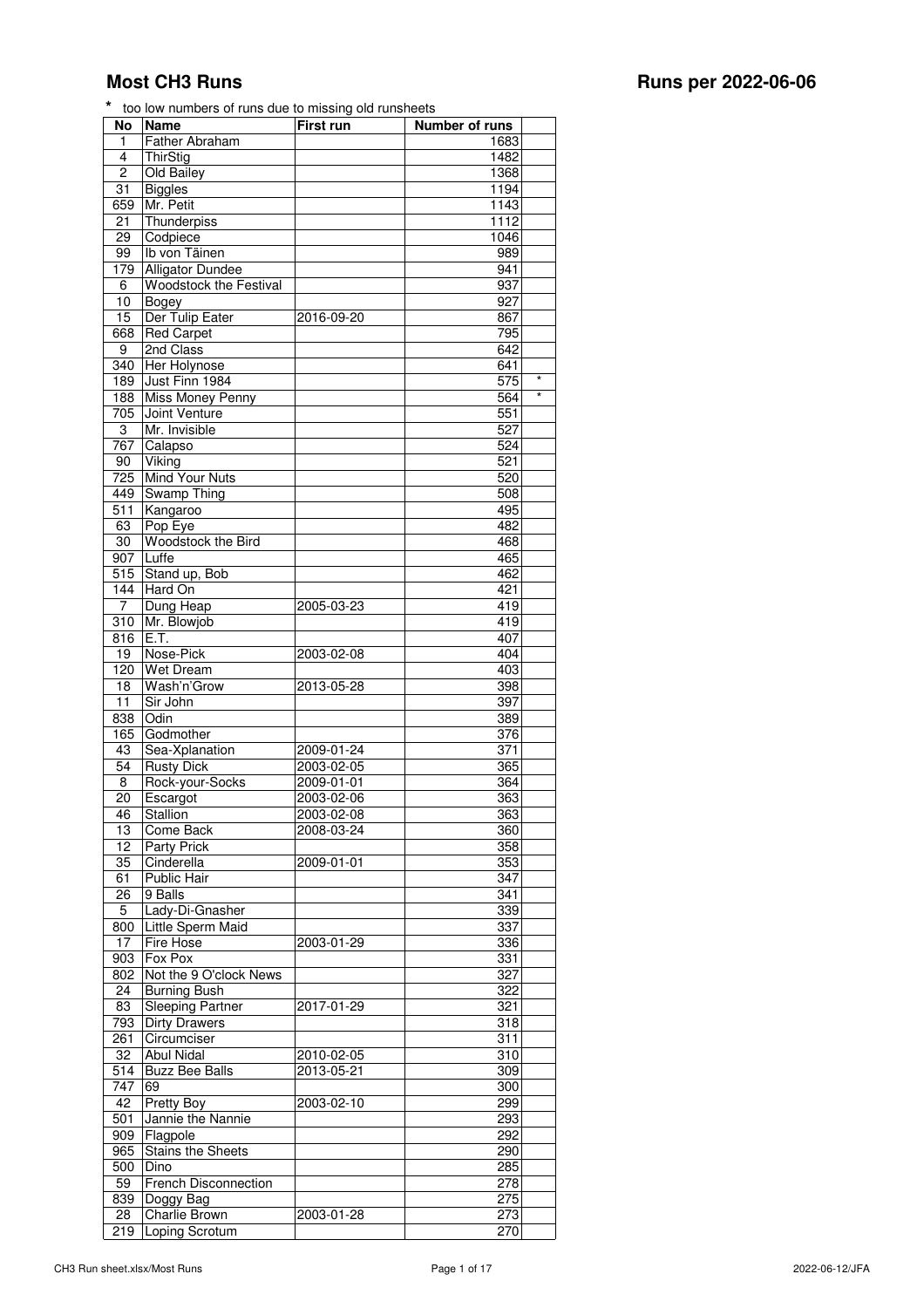| No               | Name                                       | First run                | <b>Number</b> of runs |
|------------------|--------------------------------------------|--------------------------|-----------------------|
| 16               | Kenwood                                    | 2003-01-28               | 269                   |
| 516              | Twiggy                                     |                          | 269                   |
| 14               | Legs Astride                               |                          | 263                   |
| 157              | <b>Elephant Cook</b>                       | 2003-02-03               | 262                   |
| 40               | Mustafa the Swede                          | 2009-04-06               | 261                   |
| 23               | Spanish Fly                                |                          | 260                   |
| 812              | Mobile Dick                                |                          | 258                   |
| 62               | Nag Nag Nag Nag NAG                        |                          | 254                   |
| 34               | Octopussy                                  | 2005-02-11               | 251                   |
| 39               | <b>Prince Charming</b>                     | 2014-03-19               | 241                   |
| 135              | The Doctor                                 | 2021-04-17               | 237                   |
| 38               | Peeping Lis                                | 2009-04-06               | 235                   |
| 851              | Feckless                                   | $2016 - 10 - 02$         | 231                   |
| 47               | Masochist                                  | 2003-01-26               | 229                   |
| 22<br>49         | <b>Rigid Tits</b><br><b>Butthead</b>       | 2014-03-19               | 229                   |
|                  |                                            | 2003-02-07               | 226                   |
| 989              | Melon<br>Ivan the Terrible                 |                          | 224<br>222            |
| 55               |                                            | 2003-01-26               |                       |
| 70               | Southern Comfort<br>Pearl Harbour          | 2003-02-08<br>2003-02-05 | 222<br>221            |
| 27<br>25         | Dog'n'Cover                                |                          | 215                   |
| 333              | Puffer                                     |                          | 212                   |
| 36               | Danish Blue                                | 2009-03-13               | 210                   |
| 72               | Oeuf                                       | 2005-02-11               | 207                   |
| 50               | Einstein                                   | 2008-01-01               | 199                   |
| 910              | <b>Escort Required</b>                     |                          | 197                   |
| 51               | Lumberjack                                 | 2003-02-10               | 196                   |
| 764              | Fanny Chill                                |                          | 192                   |
| 57               | <b>Bloody Mary</b>                         | 2003-02-10               | 189                   |
| 726              | Forever Young                              |                          | 186                   |
| 33               | Old Peculier                               |                          | 184                   |
| 779              | Cheetah                                    |                          | 181                   |
|                  | 1005 Wham                                  |                          | 179                   |
| 75               | JanOhMania                                 | 2005-02-01               | 177                   |
| 253              | Pimpernel                                  | 2017-01-13               | 174                   |
| 237              | Mark the Trail                             |                          | 172                   |
| 173              | Look As                                    |                          | 168                   |
| 37               | Horny                                      |                          | 167                   |
| 519              | <b>Rubber Bitte</b>                        | 2003-05-26               | 167                   |
| 822              | Hello Cheeky                               | 2017-09-21               | 166                   |
| 41               | <b>Blah Blah</b>                           |                          | 164                   |
| 64               | Tadpole                                    | 2003-02-07               | 164                   |
| $\overline{383}$ | Smash'em                                   |                          | 163                   |
| 290              | Poodle                                     | 2003-01-28               | 159                   |
| 995              | Oh My Dog!                                 |                          | 158                   |
| 180              | Rambo no 5                                 | 2004-06-20               | 155                   |
| 58               | <b>ReBelle Yell</b>                        | 2003-01-23               | 155                   |
| 804              | Morass                                     |                          | 154                   |
| 465              | <b>Plastic Paddy</b>                       |                          | 153                   |
| 464              | <b>Closet Screamer</b>                     |                          | 151                   |
| 905              | <b>Triple Dick Head</b>                    |                          | 151                   |
| 45               | Hot Lips 1990                              |                          | 149                   |
| 512              | Plastered                                  |                          | 149                   |
| 44               | <b>Great Dane</b>                          |                          | 147                   |
| 441              | Made in Hong Kong                          |                          | 145                   |
| 413              | Pass Out                                   |                          | 144                   |
| 813<br>71        | <b>Steaming Cougar Bait</b><br>Say no more |                          | 142<br>141            |
|                  |                                            |                          |                       |
| 503              | Femidom<br>Fishermen's Friend              |                          | 140<br>140            |
| 1020<br>56       | French Tickler                             |                          | 138                   |
|                  |                                            |                          |                       |
| 68               | Pretender                                  |                          | 138<br>136            |
| 756<br>48        | Gerriatrick<br><b>Turkish Delight</b>      | 2008-10-25               | 136                   |
| 52               |                                            |                          | 134                   |
| 502              | Sheik (Tawill)<br>Condom                   |                          | 133                   |
| 53               | <b>Viking Puker</b>                        |                          | 132                   |
| 60               | Carmen                                     |                          | 127                   |
| 73               | Whisper                                    | 2007-02-17               | 126                   |
|                  |                                            |                          |                       |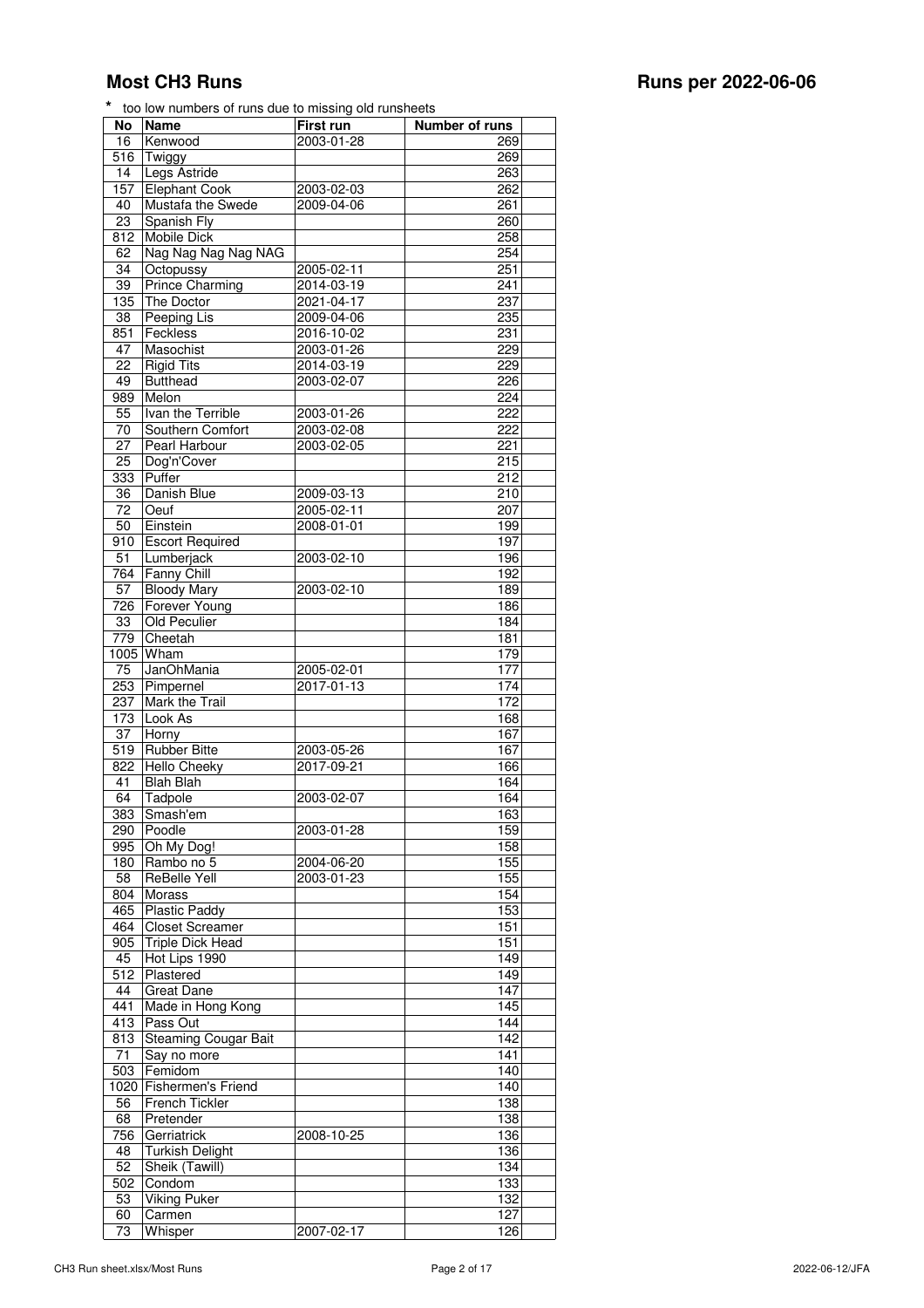| No               | Name                      | First run  | Number of runs |         |
|------------------|---------------------------|------------|----------------|---------|
| 829              | Just Karen 2009           |            | 125            |         |
| 221              | Just Steen 1980           |            | 125            |         |
| 733              | Lame Dane                 | 2007-05-28 | 125            |         |
| 77               | No Name                   | 2009-01-01 | 125            |         |
| 132              | Danish Bacon              | 2004-08-21 | 124            |         |
|                  |                           |            |                |         |
| 88               | Wimpy                     | 2003-02-10 | 123            |         |
| 365              | Chimp                     |            | 122            |         |
| 154              | Sloptank                  | 2003-02-11 | 122            |         |
| 243              | <b>Standard Deviation</b> |            | 121            |         |
| 396              | Gobot                     |            | 119            |         |
|                  | 1094 Pepper Ronni         |            | 119            |         |
| 66               | Pisspot                   | 2003-01-30 | 119            |         |
|                  |                           |            |                |         |
| 287              | Just Kim 1988             |            | 118            |         |
| 505              | Surfin' Dave              |            | 118            |         |
| 524              | <b>Maid Marion</b>        | 2003-08-10 | 117            |         |
| 108              | <b>Miss Piggy</b>         | 2014-03-19 | 117            |         |
| 81               | Tits "R" Us               | 2003-02-10 | 117            |         |
| $\overline{2}10$ | Gorgonzola                |            | 115            |         |
|                  |                           |            |                |         |
| 758              | One White One             | 2008-10-25 | 115            |         |
| 459              | Yo Yo                     | 2017-03-11 | 115            |         |
| 266              | Flashette                 |            | 113            | $\star$ |
| 1070             | Urine Trouble             |            | 113            |         |
| 414              | Mein Kamps                |            | 111            |         |
| 915              | Wiener del Fuego          |            | 111            |         |
|                  |                           |            |                |         |
| 760              | Casino Royal              | 2013-02-04 | 110            |         |
| 84               | <b>MissCalculator</b>     | 2003-02-10 | 108            |         |
| 431              | MizOdin                   |            | 108            |         |
| 798              | Mr. Spraycan              |            | 108            |         |
| 352              | Gipsy Woman               | 2009-10-24 | 106            |         |
| 65               | <b>Dresser</b>            | 2003-02-14 | 105            |         |
|                  |                           |            |                |         |
| 510              | $SS\overline{S}$          | 2014-03-19 | 105            |         |
| 76               | Velvet Tongue             | 2003-02-06 | 104            |         |
| 212              | Just Whimsy 2000          | 2003-01-28 | 103            |         |
| 454              | Just Mette 1990           |            | 102            |         |
| 109              | <b>Skatter</b>            |            | 101            |         |
|                  |                           |            |                |         |
| 1025             | Golden Shower             |            | 100            |         |
| 507              | Knickerless               |            | 100            |         |
| 425              | <b>Marshy Mellow</b>      |            | 100            |         |
| 445              | Moo-Moo                   |            | 100            |         |
| 466              | Fuckwit                   | 2003-02-15 | 99             |         |
| 139              | Just Henrik 1985          |            | 98             |         |
| 356              |                           |            | 97             |         |
|                  | Old Faithful              |            |                |         |
| 226              | Call-boy                  | 2003-01-26 | 95             |         |
|                  | 1096 Crack One Open       |            | 95             |         |
| 67               | <b>Tree Prick</b>         |            | 95             |         |
| 316              | Just Lise 1981            | 2009-10-24 | 94             |         |
| 377              | Just Peter 1984-2         |            | 94             |         |
|                  |                           |            | 93             |         |
| 478              | Sleepy                    |            |                |         |
| 260              | Just Henrik 1980          |            | 90             |         |
| 277              | Barf                      |            | 89             |         |
| 168              | Cherry                    |            | 89             |         |
| 534              | Piss-I-Missed             | 2003-02-08 | 89             |         |
| 504              | Pitbull                   |            | 88             |         |
| 79               | Prince Light              | 2003-02-13 | 87             |         |
|                  |                           |            |                |         |
| 715              | Merlot                    | 2009-01-01 | 86             |         |
| 235              | Miss Goodnight            | 2006-10-28 | 86             |         |
| 283              | The Ayatollah             |            | 86             |         |
| 298              | <b>Absent Friend</b>      |            | 85             |         |
| 69               | Ever Pink                 |            | 85             |         |
|                  |                           |            |                |         |
| 263              | Just Steve 1980           |            | 85             |         |
| 82               | Queen of Denmark          | 2014-03-19 | 84             |         |
| 149              | Just Peter 1988           |            | 83             |         |
| 122              | Merlin                    |            | 83             |         |
| 523              | Moon-Pie                  | 2014-03-19 | 83             |         |
| 87               | KnockOut                  |            | 82             |         |
|                  |                           |            |                |         |
| 202              | <b>Big Foot Princess</b>  | 2003-02-10 | 81             |         |

1120 Going in Dry **1120** Going in Dry Poodlehead 79 CMAC 2005-01-01 78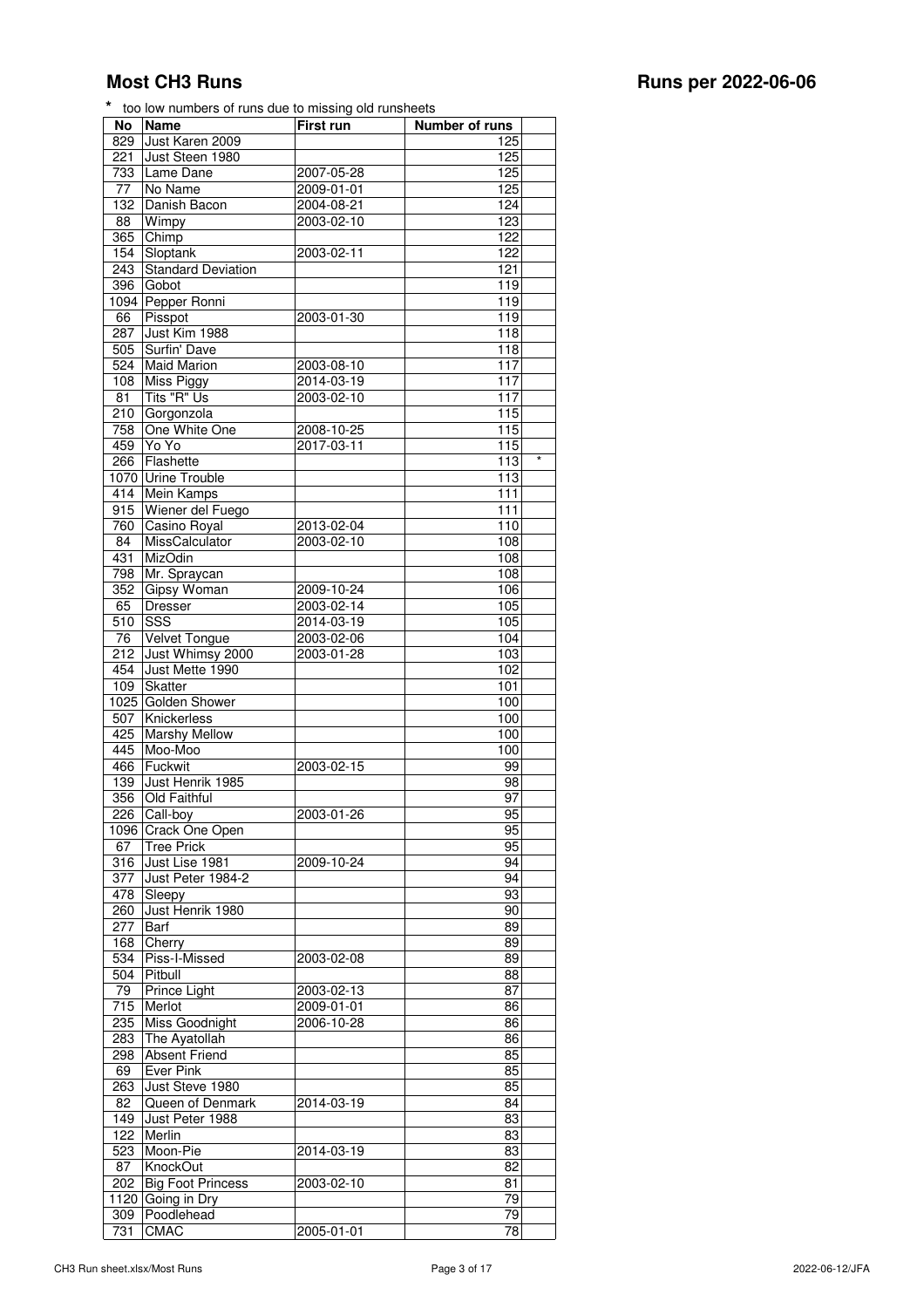| <b>No</b>        | <b>Name</b>                  | First run  | Number of runs   |
|------------------|------------------------------|------------|------------------|
| 921              | Just Troels 2014             | 2016-09-07 | 77               |
| 158              | Lady Godiva                  |            | 77               |
| 175              | Sodbuster                    |            | 77               |
| 177              | Speedy Bump                  | 2003-02-01 | 77               |
| 85               | Zippo                        |            | 77               |
| $\overline{74}$  | <b>Muddy Mistress</b>        |            | 76               |
|                  | 1118 Sallywhacker            |            | $\overline{76}$  |
| 239              | Just Kim 1992                |            | $\overline{75}$  |
| 520              | Testy-Osterone               |            | 75               |
| 901              | Apparently Pregnant          |            | 74               |
|                  | 1111 Deep and Smelly Penetra |            | 74               |
| 98               | Fokkawoof                    |            | 74               |
| 469              | Just Janet Ina 1989          |            | 74               |
| 427              | Just Jørgen 1981             |            | 74               |
| 416              | Just Peder 1980              |            | $\overline{74}$  |
| 314              | <b>Blow Job</b>              |            | 73               |
| 169              | Der Berg                     |            | 71               |
| 141              | Eighteen Hooles              |            | 71               |
| 525              | <b>Tweedle Dee</b>           |            | 71               |
| 325              | Just Lise-Lotte 1981         |            | 69               |
|                  |                              |            |                  |
|                  | 1042 Sex Machine             |            | 69               |
| 721              | Dr. Evil                     | 2004-03-30 | 66               |
| $\overline{78}$  | Hump the Foot                |            | 66               |
| 330              | Sexaphone                    |            | 66<br>$^{\star}$ |
| $\overline{370}$ | Just Grethe 1981             |            | 65               |
| 337              | Breathless                   | 2003-01-28 | 64               |
| 131              | Dis-Gusti                    | 2003-02-11 | 64               |
| 125              | <b>First Choice</b>          | 2014-03-20 | 64               |
|                  | 1135 Lust Jucie              |            | 64               |
| 342              | The Wall                     |            | 64               |
| 209              | Just Børste 1996             | 2003-02-06 | 63               |
| 308              | Just Erling 1982             |            | 63               |
| $\overline{777}$ | Soaked Arse                  |            | 63               |
| $\overline{247}$ | Ajax                         |            | 62               |
| 398              | <b>Always Ultra</b>          |            | 62               |
| 242              | Just Catherine 2000          |            | 62               |
| 80               | Lightning Lilly              |            | 62               |
|                  | 1112 Dazed and Confused      |            | 61               |
| 329              | Flam                         |            | 61               |
| 765              | Handcream                    | 2009-01-24 | 61               |
| 86               | Icebraeker                   |            | 61               |
| 385              | Roskilde                     | 2003-02-05 | 61               |
|                  | 203 Carpet Beater            | 2003-02-10 | 60               |
| 397              | Just Graham 1981             |            | 60               |
|                  | 1052 Justin Case             |            | 58               |
| 182              | Daisy Turpin                 | 2003-02-13 | 57               |
| 452              | Denis the Menis              |            | 57               |
|                  |                              |            |                  |
| 748              | Dust Angel                   | 2009-01-24 | 57               |
| 317              | Just Henrik 1982             |            | 57<br>$\star$    |
| 118              | Just Klaus Holse 1989        |            | 57               |
| 769              | Fire N da Ho'                | 2009-01-03 | 56               |
| 805              | S3 (Schütte Shit Shooter)    | 2009-10-24 | 56               |
|                  | 1092 Harry Potter            |            | 55               |
| 861              | Pair                         |            | 55               |
|                  | 1139 Frisky Business         |            | 54               |
| 708              | Sure Likes 2 Ball            | 2005-01-28 | 54               |
|                  | 1150 Captain Shitshow        | 2021-04-03 | 53               |
| 766              | Do Me Sue Me                 | 2009-01-24 | $\overline{53}$  |
| 285              | Highjump                     | 2005-03-17 | 53               |
| 491              | Just Ole 1982                |            | 53               |
| 205              | Lord Wimp                    |            | 53               |
| 101              | <b>Sweet Potato</b>          | 2003-02-27 | 53               |
| 97               | Wahini                       | 2003-02-27 | 53               |
| 763              | Yark Sucker                  | 2014-09-13 | 53               |
|                  | 1119 Little John             |            | 52               |
| 492              | Ogey-Boogie                  |            | 52               |
| 707              | Shagged the Sack             | 2007-02-13 | 52               |
| 306              | Thin Lizzy                   | 2014-03-19 | $\star$<br>52    |
| 320              | Just Lars 1992               |            | 51               |
|                  |                              |            |                  |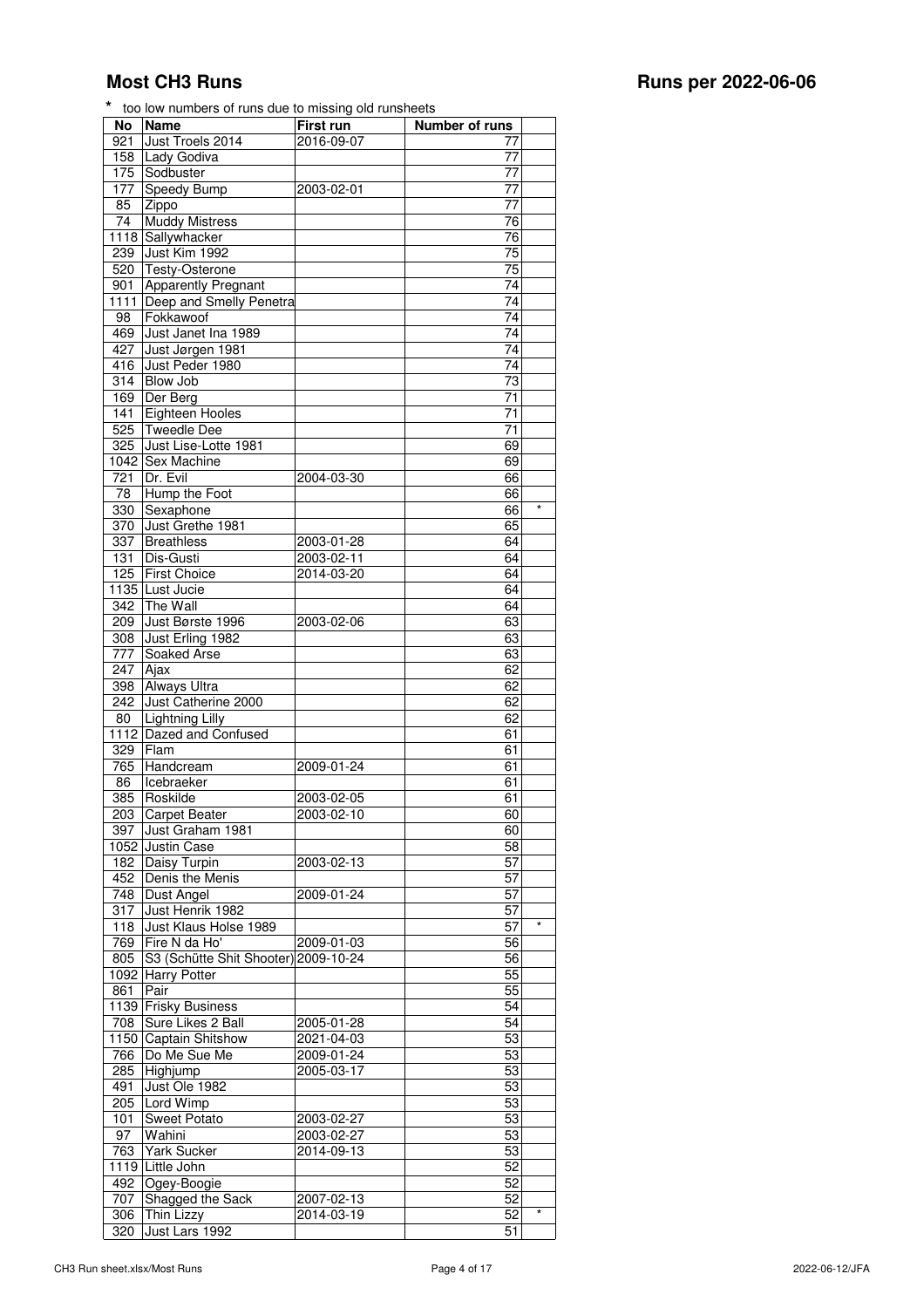| No   | <b>Name</b>            | First run  | <b>Number of runs</b> |            |
|------|------------------------|------------|-----------------------|------------|
| 338  | Just Per 1982          |            | 51                    |            |
| 810  | Apple Jack             | 2010-04-23 | 50                    |            |
|      | 1146 Party Penis       |            | 50                    |            |
|      |                        |            |                       |            |
| 222  | Hindenburg             |            | 49                    |            |
| 280  | Horny Porny            |            | 49                    |            |
| 91   | Liberty                |            | 49                    | $\star$    |
| 508  | Pervert                | 2014-03-19 | 48                    | $\star$    |
|      | 220 Pussyfoot          | 2003-02-05 | 48                    |            |
| 114  | <b>Big Bubble</b>      |            | 47                    |            |
|      |                        |            |                       |            |
| 96   | <b>Bubbles</b>         |            | 47                    |            |
| 393  | <b>Dick Tracey</b>     |            | 47                    |            |
| 468  | Just Michael 1982      |            | 47                    |            |
|      | 1154 Poison Arrow      |            | 47                    |            |
| 487  | <b>Still Vaiting</b>   |            | 47                    |            |
| 832  | <b>LPG</b>             |            | 46                    |            |
|      |                        |            | 46                    |            |
| 302  | Stroller               |            |                       |            |
| 1045 | The Boss               |            | 46                    |            |
| 183  | Muddy Waters           | 2006-01-22 | 45                    |            |
| 435  | Red Rambo              |            | 45                    | $^{\star}$ |
| 375  | Swede Heart            | 2018-09-07 | 44                    |            |
| 506  | Cold Lips              |            | 43                    | $\star$    |
|      |                        |            |                       |            |
| 801  | <b>Ground Control</b>  | 2011-09-26 | 43                    |            |
| 376  | Schaeffer              |            | 43                    |            |
|      | 1057 Fifty Shades      | 2018-04-06 | 42                    |            |
| 833  | Likk'mm                | 2013-02-04 | 42                    |            |
| 126  | Mermaid Undercover     | 2003-02-06 | 42                    |            |
|      |                        |            | 42                    |            |
| 1053 | Speedy                 |            |                       |            |
| 440  | The Dutch Dildo        |            | 42                    | $\star$    |
| 274  | Danish Cookie          | 2004-10-23 | 41                    |            |
| 380  | Dog Fucker             | 2014-03-20 | 41                    | $\star$    |
| 258  | Grounded               |            | 41                    |            |
| 89   | <b>Hot Pants</b>       |            | 41                    |            |
|      | The Professional       |            | 41                    | $\star$    |
| 457  |                        |            |                       |            |
| 853  | <b>Fred Flintstone</b> | 2013-05-28 | 40                    |            |
| 448  | Artist                 |            | 39                    | $\star$    |
| 353  | Just Inge 1991         |            | 39                    |            |
| 355  | <b>Screaming Elly</b>  |            | 39                    |            |
| 94   | Bodyguard              |            | 38                    |            |
| 345  | Clinch                 | 2016-08-30 | 38                    | $\star$    |
|      |                        |            |                       |            |
| 394  | Just Ann 1982          |            | 38                    |            |
| 271  | Just Mikkel 1982       |            | 38                    |            |
| 497  | Just Walther 1981      |            | 38                    |            |
|      | 1108 Pedalfile         |            | 38                    |            |
|      | 1125 Sunny Delight     |            | 38                    |            |
|      |                        |            |                       |            |
| 1003 | Swallows in 5          |            | 38                    |            |
| 218  | Fabulous               |            | 37                    | $\star$    |
| 213  | Flour Power            | 2003-02-10 | 37                    |            |
| 249  | Just Bjørn S. 1981     |            | 37                    |            |
| 841  | 'Snot Me               |            | 37                    |            |
| 364  | Tendist                |            | 37                    | $\star$    |
|      |                        |            |                       |            |
| 828  | Never comes alone      |            | 36                    |            |
| 761  | Phister                | 2007-07-25 | 36                    |            |
| 351  | Bassil                 |            | 35                    | $^{\star}$ |
| 1114 | Chunder Woman          |            | 35                    |            |
| 171  | Flo Jo                 |            | 35                    |            |
|      |                        |            |                       |            |
| 167  | Just Flemming 1985-1   |            | 35                    |            |
| 269  | Just Thomas 1994       |            | 35                    |            |
| 442  | Half Pint 2003         | 2003-02-10 | 34                    |            |
| 305  | Just Jørn 1982         |            | 34                    |            |
| 130  | Just Nadia 1993        |            | 34                    |            |
| 392  | Just Olivier 1990      |            | 34                    |            |
|      |                        |            |                       |            |
| 919  | Cumless                |            | 33                    |            |
| 92   | Just Claudia 1996      |            | 33                    |            |
| 484  | Shorthand              |            | 33                    | $\star$    |

 Shorthand 33 \* 107 Small Pleasures and the state of the state of the state of the state of the state of the state of the state of the state of the state of the state of the state of the state of the state of the state of the state of the 421 Straight 33<br>406 Factor 69 32 406 Factor 69 32<br>
701 Joey 32 1009 32<br>
1009 32<br>
2003-09-28 32<br>
2003-09-28 32

703 Just Liz 2003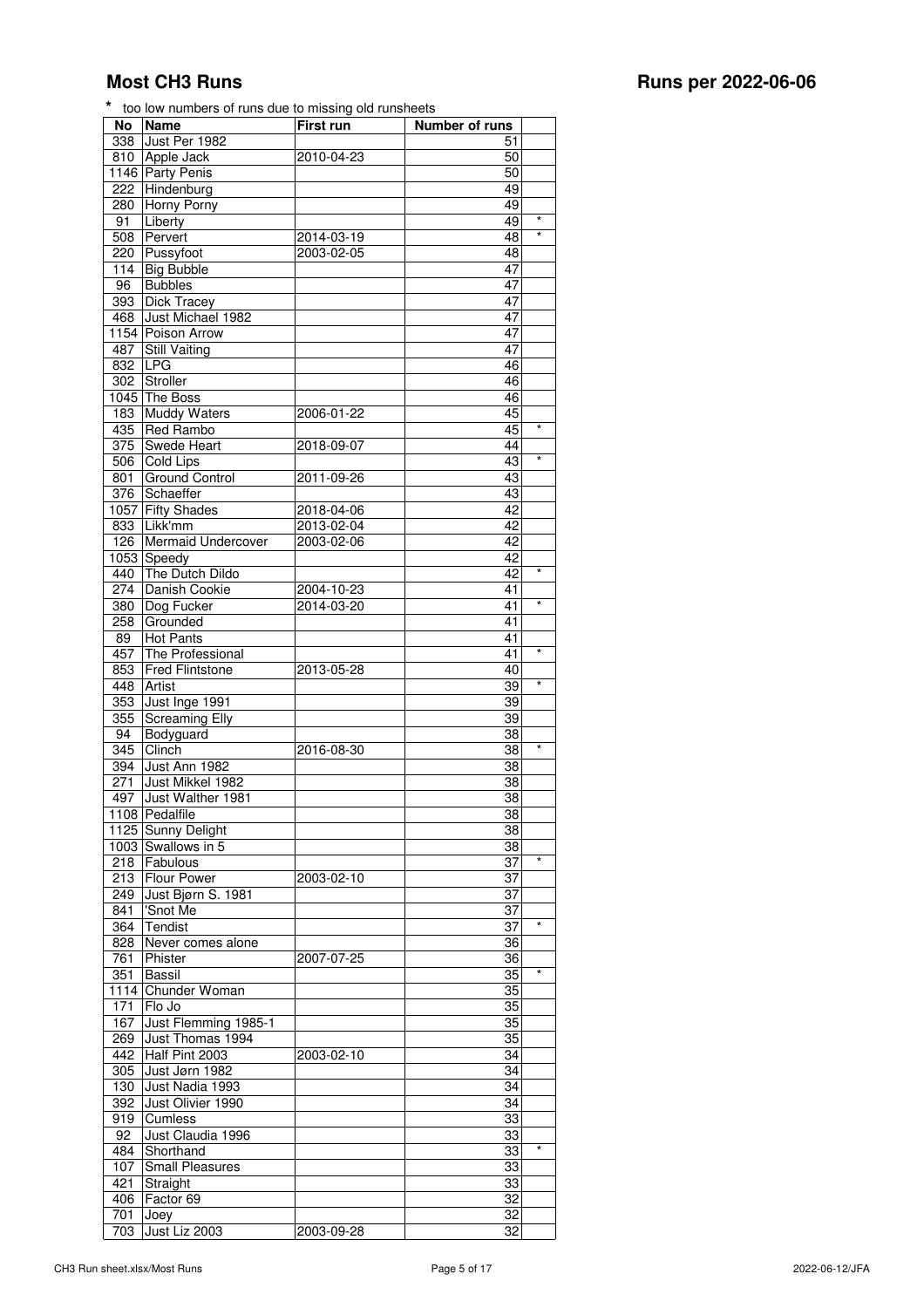| No                      | Name                                  | <b>First run</b> | Number of runs           |
|-------------------------|---------------------------------------|------------------|--------------------------|
| 295                     | Just Susanne 1989-1                   |                  | $\star$<br>32            |
| 509                     | Mad Norwegian Mother                  |                  | 32                       |
| 815                     | S.O.B.                                |                  | 32                       |
| 403                     | Snorter                               |                  | 32                       |
|                         | 1162 Just Bitten 2021                 |                  | 31                       |
| 395                     | Just Ilse Lenshøj 1982                |                  | 31                       |
| 477                     | Just Jørgen 1982                      |                  | 31                       |
| 128                     | Just Ole 1989-1                       |                  | $\star$<br>31            |
| 231                     | Just Stephanie 1999                   |                  | 31                       |
| 367                     | Non-Tea Python                        |                  | 31                       |
| 773                     | <b>Two Bottles</b>                    |                  | 31                       |
| 517                     | Man Called Horse                      |                  | 30                       |
| 137                     | MeterMaid                             |                  | 30                       |
| $\overline{778}$        | Show Fur                              |                  | 30                       |
|                         | 1153 Against Nature                   |                  | 29                       |
| 199                     | Dolly's Delight                       |                  | 29                       |
| 93                      | Hanssome Virgin                       |                  | 29                       |
| 381                     | Just Anne Dorte 1992                  |                  | 29                       |
| 489                     | Just Birgitte 1993                    |                  | 29                       |
| 872<br>$\overline{372}$ | Just Marianne 2013<br>Just Sarah 1995 | 2017-03-04       | 29<br>29                 |
| 470                     | Paralytic                             |                  | 29                       |
| 902                     | Peel a Penis                          |                  | 29                       |
| 143                     | Pressure Cocker                       | 2005-07-31       | 29                       |
| 216                     | Café au Cock                          |                  | 28                       |
| 485                     | Dog Slave                             |                  | 28                       |
| 407                     | Just Elsa 1989                        |                  | *<br>28                  |
| 363                     | Just Jannie 1989                      |                  | 28                       |
|                         | 1113 Just Tajinder 2019               |                  | 28                       |
| 602                     | Boogerang (STTI)                      | 2003-01-28       | 27                       |
| 404                     | Just Anders 1982                      |                  | 27                       |
| 476                     | Just Henrik 1993                      |                  | 27                       |
| 704                     | Just Mari-Ann 2003                    | 2003-09-28       | 27                       |
| 347                     | Just Søren 1992                       |                  | 27                       |
| 757                     | Kegtapper                             | 2006-11-04       | 27                       |
| 127                     | Now-I-Dare                            |                  | 27                       |
| 254                     | Quasi Moto                            |                  | *<br>27                  |
| 95                      | Beastiality                           | 2008-01-01       | 26                       |
| 791                     | Harley                                | 2009-05-15       | 26                       |
| 307                     | Just Dorthe 1982                      |                  | 26                       |
| 159                     | Just Frederik 1989                    |                  | *<br>26                  |
| 373                     | Just Hanne 1989                       |                  | 26                       |
| 326                     | Just Roland 1993                      |                  | 26                       |
| 475                     | Just Søren 1989-1                     |                  | $\star$<br>26            |
| 528                     | Snow What?                            |                  | 26                       |
| 803                     | Forty One                             |                  | 25                       |
|                         | 1018 Just Bonnie 2017                 |                  | 25                       |
| 836                     | Just Malene 2011                      | 2011-05-26       | 25                       |
| 223                     | Just Stein 1988                       | 2014-03-19       | $\star$<br>25<br>$\star$ |
| 358                     | Laid Lots                             |                  | 25<br>$\star$            |
| 488                     | Super Mama                            |                  | 25                       |
| 713                     | Toxic Smurf                           | 2003-11-29       | 25                       |
| 780                     | <b>Blind Mullet</b>                   | 2008-07-25       | 24                       |
|                         | 1067 Brown Sugar                      | 2018-06-17       | 24                       |
| 214                     | Gorilla-balls                         | 2006-01-06       | 24<br>24                 |
| 456                     | Shiggy Piggy<br>Frederik              |                  |                          |
| 246<br>172              | Just Anni 1992                        |                  | 23<br>23                 |
| 912                     | Just Hanna 2013                       |                  | 23                       |
| 105                     | Just Hugues 1998                      |                  | 23                       |
| 121                     | Just Lisbeth 1983                     |                  | $^{\star}$<br>23         |
| 808                     | Pink Panter                           | 2010-02-04       | 23                       |
| 499                     | <b>Tweedle Dum</b>                    |                  | 23                       |
| 700                     | Wallaby                               |                  | 23                       |
| 166                     | Date Pith                             |                  | $\star$<br>22            |
| 750                     | <b>Flying Chicken</b>                 | 2013-09-30       | 22                       |
| 526                     | Just Désirée 1993                     |                  | 22                       |
| 387                     | Just Peter 1981                       |                  | 22                       |
| 601                     | Secret Weapon                         | 2003-01-30       | 22                       |
|                         |                                       |                  |                          |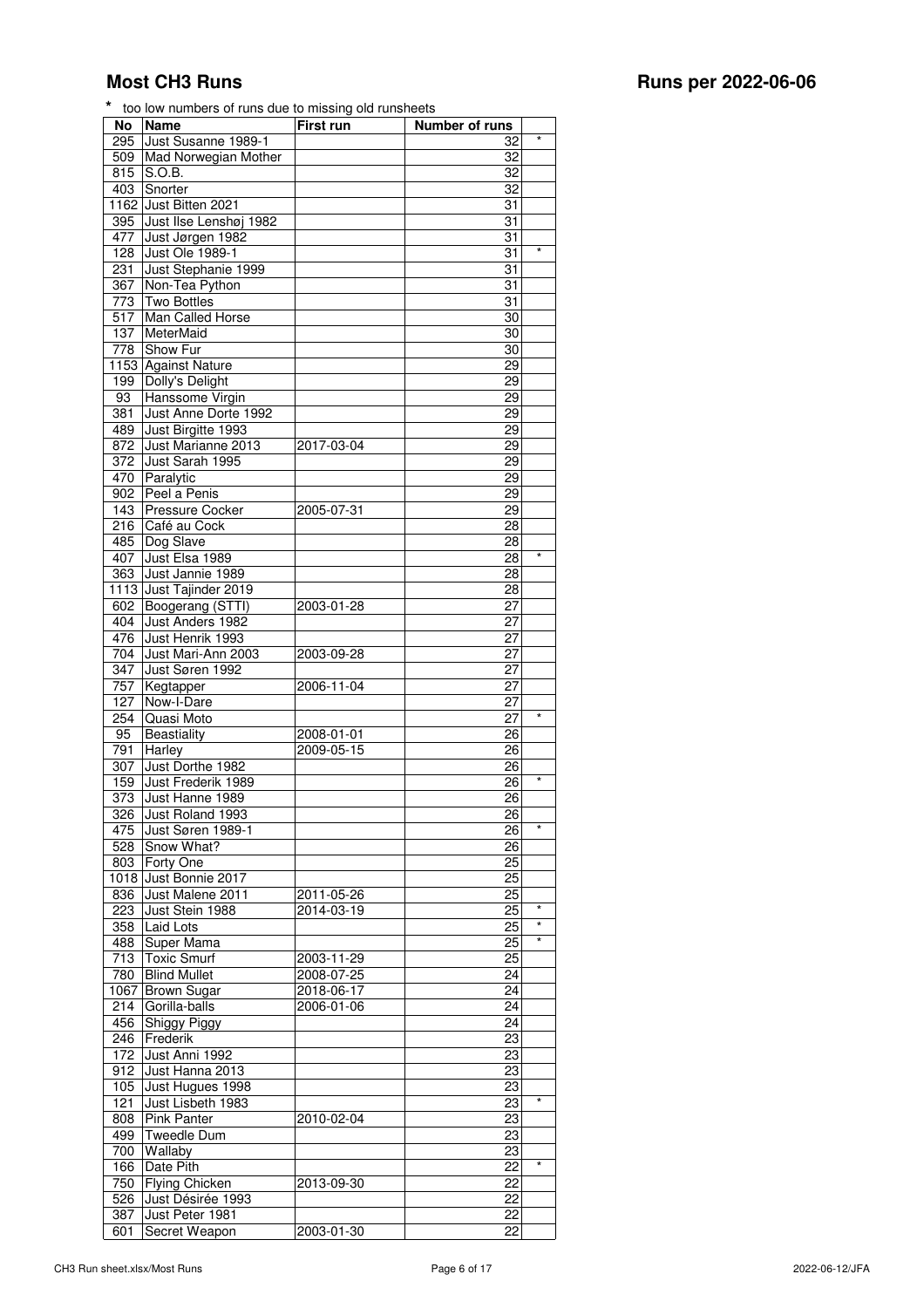| No               | Name                    | First run  | Number of runs |            |
|------------------|-------------------------|------------|----------------|------------|
| 103              | Sixtywine               |            | 22             |            |
| 195              | Just Carsten 1982       |            | 21             |            |
|                  |                         |            |                | $\star$    |
| 241              | Just Flemming 1987      |            | 21             |            |
| 361              | Just Heleina 1994       |            | 21             |            |
| 453              | Just Jenny 1989         |            | 21             | $\star$    |
| 859              | Just Rasmus 2012        | 2013-04-11 | 21             |            |
|                  |                         |            |                |            |
| 278              | Just Renny 1995         |            | 21             |            |
| 371              | Just Susanne 1996       |            | 21             |            |
| 303              | Ridinghood              |            | 21             |            |
|                  | Blackberry              |            | 20             |            |
| 709              |                         | 2016-06-25 |                |            |
| 153              | Frog Legs               |            | 20             | $\star$    |
| 100              | Hog Head                |            | 20             |            |
| 148              | Just Cathy 1989         |            | 20             | $\star$    |
| 268              | Just Fiona 1982-1       |            | 20             |            |
|                  |                         |            |                |            |
| 990              | Just Grace 2016         |            | 20             |            |
| 480              | Just Philip 1994        |            | 20             |            |
| 1109             | Just Rey 2019           |            | 20             |            |
|                  |                         |            |                | $\star$    |
| 723              | Long Tall Sally         | 2004-03-30 | 20             |            |
| 286              | Mayday                  |            | 20             | $\star$    |
| 944              | Pushover                | 2015-03-04 | 20             |            |
| 284              | <b>Super Swede</b>      |            | 20             | $\star$    |
|                  |                         |            |                |            |
| 522              | Cradle-Rocker           |            | 19             |            |
| 447              | Just Anne-Marie 1989    |            | 19             | $\star$    |
| 201              | Just Claire 1992        |            | 19             |            |
| 399              | Just Jack 1989          |            | 19             | $\star$    |
|                  |                         |            |                |            |
| 446              | Just Lisbeth 1994       |            | 19             |            |
| 265              | Just Margit 1982        |            | 19             |            |
| 906              | Just Marianna 2013      | 2014-02-06 | 19             |            |
| 255              | Just Nadia 1994         |            | 19             | $\star$    |
|                  |                         |            |                |            |
| 224              | Just Pierre 1991        |            | 19             |            |
| 272              | Just Susanne 1993       |            | 19             |            |
| 270              | Just Torben 1994        |            | 19             |            |
| 474              | Noggin the Nog          |            | 19             |            |
|                  |                         |            |                |            |
| 369              | Pedigree Chum           |            | 19             |            |
| 768              | <b>Stuffed Pants</b>    | 2009-01-01 | 19             |            |
| 1136             | Took It Like a Champ    |            | 19             |            |
| 178              | Drunk Diver             |            | 18             |            |
|                  |                         |            |                |            |
| 809              | Grab my Ball            | 2010-02-04 | 18             |            |
| 390              | Just Claus 1989         |            | 18             | $\star$    |
| 462              | Just Claus 1993         |            | 18             |            |
|                  |                         |            | 18             |            |
| 181              | Just Lars Peter 1999    |            |                |            |
| 774              | Just Minxin 2010        |            | 18             |            |
| 334              | Just Ole 1989-2         |            | 18             |            |
| 238              | Just Rene 2000          |            | 18             |            |
|                  |                         |            |                |            |
| 102              | Just Steen 1990         |            | 18             |            |
| 323              | Runhorse                |            | 18             | $\star$    |
| 1095             | Thornstar               | 2018-11-18 | 18             |            |
| 391              | Just Annette 1989       |            | 17             | $\star$    |
|                  |                         |            |                |            |
| 244              | Just Cathrin 1995       |            | 17             |            |
| 428              | Just Karen 1993         |            | 17             |            |
| 984              | Just Morten 2016        | 2016-09-07 | 17             |            |
| 460              | Just Nils 1982          |            | 17             |            |
|                  |                         |            |                |            |
| $\overline{250}$ | Just Ole 1995           |            | 17             |            |
| 328              | Just Pernille 1994      |            | 17             |            |
| 409              | Just Søren 1989-3       |            | 17             | $^{\star}$ |
| 913              | Just Tania 2014         |            | 17             |            |
|                  |                         |            |                |            |
| 444              | Just Thomas 1995        |            | 17             |            |
| 1100             | Mid Life Crisis         | 2019-01-01 | 17             |            |
| 735              | <b>Rhett Butler</b>     | 2005-10-15 | 17             |            |
|                  |                         |            |                |            |
| 191              | <b>Sunshine Hooters</b> |            | 17             |            |
| 874              | Enos                    | 2013-09-26 | 16             |            |
| 787              | Gomer's Pile            | 2008-02-16 | 16             |            |
| 736              | Idefix                  |            | 16             |            |
|                  |                         |            |                |            |
| 206              | Joosie-Loosie           |            | 16             |            |
| 198              | Just Alex 1982          |            | 16             |            |
| 814              | Just Alexander 2007     |            | 16             |            |
| 208              | Just Charlotte 1993     |            | 16             |            |
|                  |                         |            |                |            |

 Just Jana 2014 16 145 Just Jørgen 1984 2017-07-28 16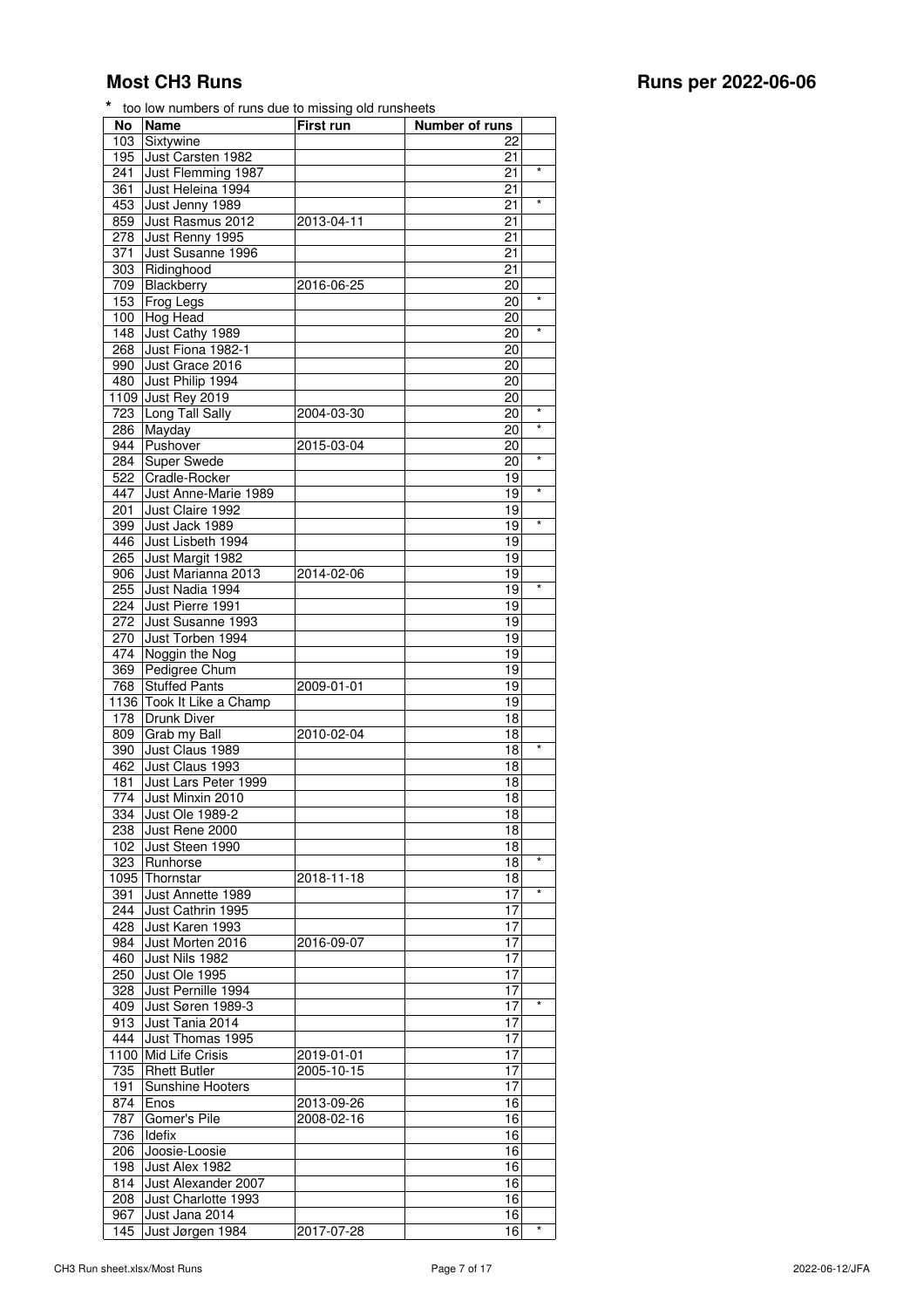| No               | <b>Name</b>                   | First run        | <b>Number of runs</b> |         |
|------------------|-------------------------------|------------------|-----------------------|---------|
| 349              | Just Nikolaj 2001             | 2003-02-07       | 16                    |         |
| 411              | Just Ninja 2000               | 2003-01-23       | 16                    |         |
| 106              | BumBurst                      |                  | 15                    |         |
| 1151             | <b>Fatal if Swallowed</b>     |                  | 15                    |         |
|                  |                               | 2016-08-30       | 15                    |         |
| 968              | <b>Happy Ending</b>           |                  |                       |         |
| 170              | Just Bill 1982                |                  | 15                    |         |
| 790              | Just Chloe 2009               | 2009-03-09       | 15                    |         |
| 422              | Just Erik B 1997              | 2003-01-23       | 15                    |         |
| 366              | Just Hans 1989                |                  | 15                    | $\star$ |
| 291              | Just John 1996                |                  | 15                    |         |
| 706              | Just Kati 2003                | 2003-09-28       | 15                    |         |
| 458              | Just Kevin 1989               |                  | 15                    | $\star$ |
| 368              | Just Liisa 1988               |                  | 15                    | $\star$ |
|                  |                               |                  |                       |         |
| 339              | Just Owen 1995                |                  | 15                    |         |
| 914              | Lum                           | 2014-05-24       | 15                    |         |
|                  | 1093 Multiple Screaming 'Gasn |                  | 15                    |         |
| 293              | ParaNoia                      |                  | 15                    |         |
| $\overline{1}11$ | Shiggy D'Light                |                  | 15                    |         |
| 960              | Sprat                         |                  | 15                    |         |
| 817              | Squarehead                    |                  | 15                    |         |
|                  |                               |                  |                       |         |
|                  | 1019 The Fanta Menace         | 2017-06-21       | 15                    |         |
| 335              | Transister                    |                  | 15                    |         |
| 942              | <b>Corporal Punishment</b>    | 2016-09-07       | 14                    |         |
| 527              | De Terminator                 |                  | 14                    |         |
| 304              | Just Ana Maria 1982           |                  | 14                    |         |
|                  | 1035 Just Anders 2017         | 2017-08-05       | 14                    |         |
| 561              | Just Anne 1981                | $2015 - 06 - 01$ | 14                    | $\star$ |
| 513              | Just Bo 1992                  |                  | 14                    |         |
|                  |                               |                  |                       |         |
| 162              | Just Bodil 1994               |                  | 14                    |         |
| 722              | Just Cecilia 2004             | 2004-03-30       | 14                    |         |
| 217              | Just Christian 2000           | 2003-02-04       | 14                    |         |
|                  | 1102 Just Elliot 2019         |                  | 14                    |         |
| 313              | Just Finn 1989                |                  | 14                    |         |
| 405              | Just Grethe 1988              |                  | 14                    | $\star$ |
| 204              | Just Josefine 1996            |                  | 14                    |         |
| 854              | Just Laura 2012               | 2013-05-28       | 14                    |         |
|                  |                               |                  |                       |         |
| 161              | Just Ole 1992                 |                  | 14                    |         |
| 450              | Just Pernille 1992            |                  | 14                    |         |
| 971              | Just Sofia 2016               |                  | 14                    |         |
| 152              | Just Steve 1989               |                  | 14                    | $\star$ |
| 346              | Just Søs 1996                 |                  | 14                    |         |
| 714              | Pavlova                       | 2003-11-29       | 14                    |         |
| 104              | Rear Entry                    |                  | 14                    |         |
|                  |                               |                  |                       |         |
|                  | 1069 Shortcutting Diva        |                  | 14                    |         |
| 823              | TailGate                      | 2010-09-22       | 14                    |         |
| 197              | Wotzisname                    |                  | 14                    |         |
| 518              | Cumin Mutha                   | 2014-03-20       | 13                    |         |
| 451              | Just Heideh 1993              |                  | 13                    |         |
| 1156             | Just Henrik 2020              |                  | 13                    |         |
|                  | 1129 Just Horatiu 2019        |                  | 13                    |         |
| 382              | Just Jens 1992                |                  | 13                    |         |
| 315              | Just Karen 1994               |                  | 13                    |         |
|                  |                               |                  |                       |         |
| 119              | Just Kasper 1990              | 2006-01-29       | 13                    |         |
| 331              | Just Ken 1997                 |                  | 13                    |         |
| 374              | Just Max 1997                 | 2003-01-29       | 13                    |         |
| 267              | Just Shiela 1982              |                  | 13                    |         |
| 993              | Just Silja 2016               |                  | 13                    |         |
| 341              | Just Stephanie 1995           |                  | 13                    |         |
| 797              | Just Urine                    | 2009-07-30       | 13                    |         |
| 229              | Ninja Turtle                  |                  | 13                    |         |
|                  |                               |                  |                       |         |
| 799              | Rumple Foreskin               |                  | 13                    |         |
| 322              | The Invalid                   |                  | 13                    |         |
| 482              | Tinkerbells                   |                  | 13                    |         |
| 987              | A.N.A.L                       | 2017-01-29       | 12                    |         |
| 986              | Hole in the Cheese            | 2016-08-28       | 12                    |         |
| 211              | Just Christina 1995           |                  | 12                    |         |
| 1116             | Just Edouard 2019             |                  | 12                    |         |
|                  |                               |                  |                       |         |
| 379              | Just Jill 1993                |                  | 12                    |         |
| 136              | Just Michael 1999             |                  | 12                    |         |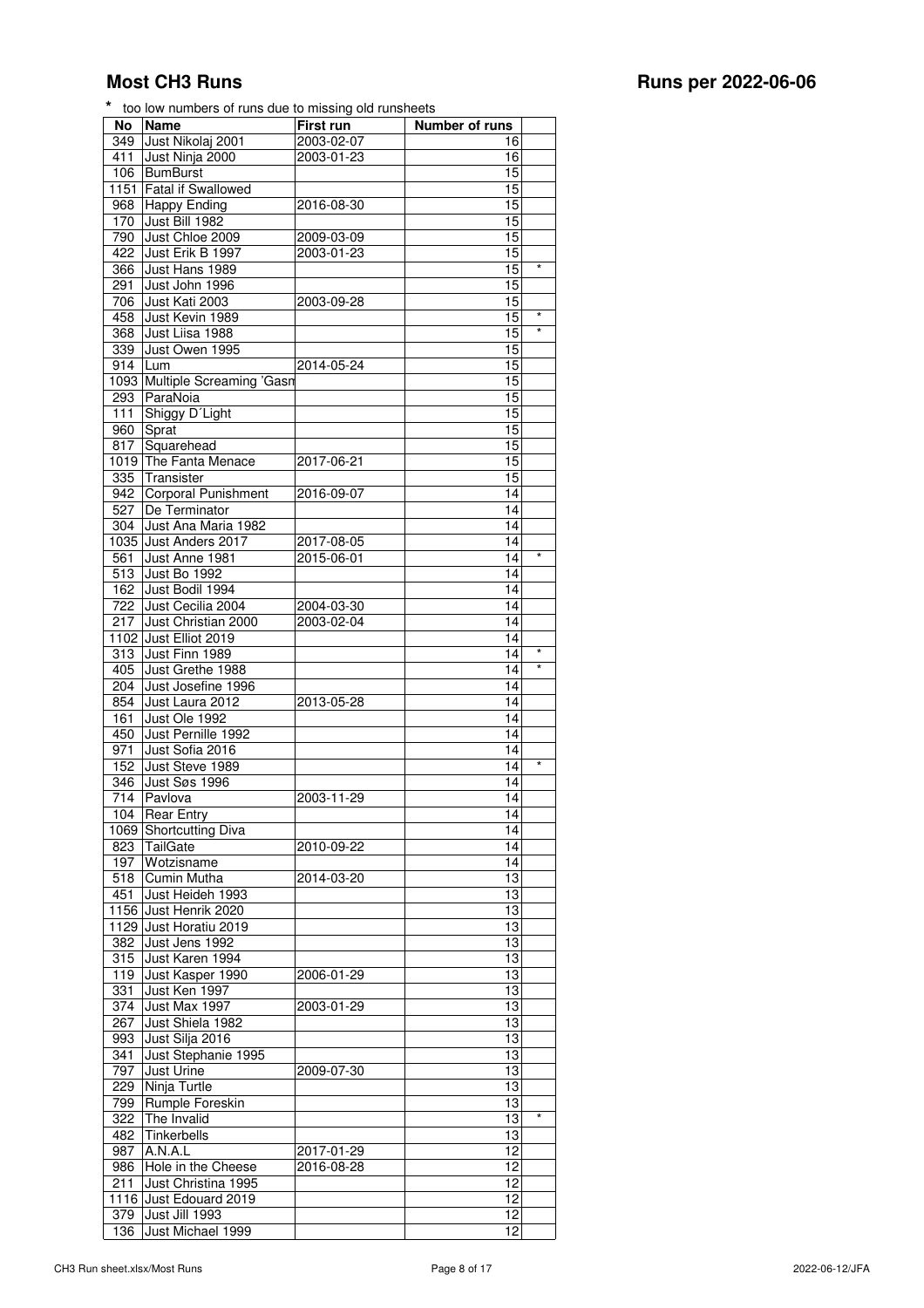| No               | <b>Name</b>                                   | <b>First run</b> | Number of runs    |
|------------------|-----------------------------------------------|------------------|-------------------|
|                  | 1133 Just Michael 2019                        |                  | 12                |
| 386              | Just Miranda 1995                             | 2003-02-05       | 12                |
| 606              | Just Nikoline 2003                            | 2003-02-07       | 12                |
| 727              | Just Regitze 2004                             |                  | 12                |
| 438              | Just Ronnie 1991                              |                  | 12                |
| 908              | Just Steen Ole 1988                           | 2014-03-19       | 12                |
| 236              | Just Vibeke 1993                              |                  | 12                |
| 176              | Party Like It's 1999                          | 2009-07-06       | 12                |
| 276              | Closer than Wallpaper                         |                  | 11                |
| 648              | Dick Purple                                   | 2003-03-15       | 11                |
| 174              | Gorgeous                                      | 2005-02-11       | 11                |
| 1157             | It's a Horse                                  |                  | 11                |
| 1087             | Just Abbey 2018                               |                  | 11                |
|                  | 1075 Just Arnika 2018                         | 2018-09-07       | 11                |
| 463<br>418       | Just Brendan 1994<br>Just Daniel 2000         |                  | 11<br>11          |
| 472              | Just Ernst 1994                               | 2008-01-01       | 11                |
| 957              | Just Gabriella 2015                           | 2016-09-08       | 11                |
| 473              | Just Jane 1994                                |                  | 11                |
| 751              | Just Lona 2005                                | 2005-11-26       | 11                |
| 417              | Just Paul 1989                                |                  | $\star$<br>11     |
| 847              | Just Per 2006                                 | 2012-01-31       | 11                |
| $\overline{719}$ | Just Peter 1993                               |                  | 11                |
| 354              | Just Pia 1983                                 |                  | 11                |
| 234              | Just Sabine 1996                              |                  | 11                |
| 433              | Just Sanne 1993                               |                  | 11                |
| 1055             | Just Sebastian 2017                           |                  | 11                |
| 753              | Just Steen 2006                               | 2006-08-19       | 11                |
|                  | 1126 Just Thomas 2019                         |                  | 11                |
| 985              | Only here for the Beer                        | 2016-08-28       | 11                |
| 233              | Periodical                                    |                  | 11                |
| 344              | <b>Piss Artist</b>                            | 2014-03-19       | $\star$<br>11     |
| 498              | Runaway                                       |                  | $\star$<br>11     |
| 783              | <b>Baby Blowjob</b>                           |                  | 10                |
| 811              | Higgins                                       |                  | 10                |
| 426              | Just Claus 1996                               |                  | 10                |
|                  | 1074 Just Cuong 2018                          | 2018-06-17       | 10                |
| 461              | Just Hanne 1995                               |                  | 10                |
| 605              | Just Hans 2002                                | 2002-12-28       | 10                |
| 318              | Just Henrik 1994                              |                  | 10                |
| 282              | Just Ida-Marie 1999                           | 2008-01-01       | 10                |
| 486              | Just Jonna 1993                               |                  | 10                |
|                  | 1098 Just Kostas 2018                         |                  | 10                |
| 240              | Just Mads 2000                                |                  | 10                |
| 196              | Just Michael 2000                             |                  | 10                |
| 436              | Just Niels Børge 1989                         |                  | $\star$<br>10     |
| 289              | Just Philip 1997                              |                  | 10                |
| 455              | Just Susanne 1989-2                           |                  | $\star$<br>10     |
|                  | 1056 Just Toby Mathias 2018                   |                  | 10                |
| 634              | Just Trine 1994                               |                  | 10                |
|                  | 1024 Just Tunji 2017                          | 2017-06-21       | 10<br>$\star$     |
| 230              | Mike Dejlig                                   |                  | 10                |
| 160              | Numbnuts                                      |                  | 10                |
| 415              | Sunny Boy                                     |                  | 10                |
| 788              | Thrusth                                       | 2008-12-26       | 10<br>$^{\star}$  |
| 543              | <b>Xmas</b>                                   |                  | 10<br>$\star$     |
| 321<br>251       | Yank the Wank                                 |                  | 10<br>$\star$     |
|                  | <b>Bankerot</b>                               |                  | 9                 |
| 875              | <b>Buzz Lightyear</b><br><b>Compas Needle</b> |                  | 9                 |
| 429              |                                               |                  | 9                 |
| 717              | Dirty Harry                                   |                  | 9                 |
| 294              | Freeloader (Cube-A)                           |                  | 9<br>9            |
| 796              | Jan                                           | 2013-02-04       |                   |
| 301<br>471       | Just Bogdan 1994<br>Just Caroline 1989        |                  | 9<br>9<br>$\star$ |
|                  |                                               |                  |                   |
| 870              | Just Daniel 2013<br>Just Egill 1997           | 2013-02-04       | 9<br>9            |
| 138<br>532       | Just Grethe 1994                              |                  | 9                 |
| 593              | Just Henrick 1993                             |                  | $^{\star}$<br>9   |
|                  |                                               |                  |                   |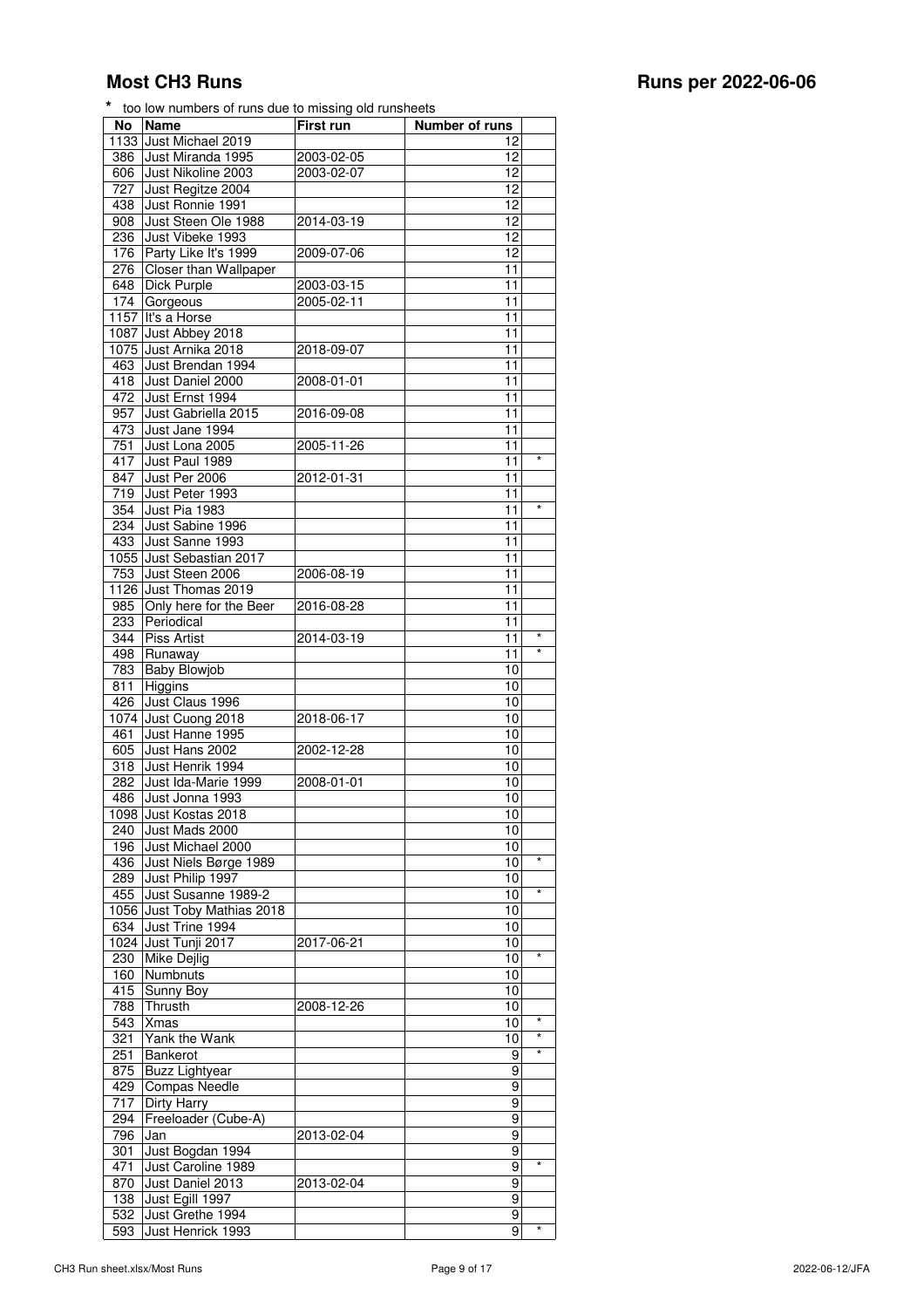| No               | <b>Name</b>                        | First run  | Number of runs |            |
|------------------|------------------------------------|------------|----------------|------------|
| $\overline{123}$ | Just Henrik 1999                   |            | 9              |            |
| 140              | Just Lene 1996                     |            | 9              |            |
| 110              | Just Liv 1997                      |            | 9              |            |
| 113              | Just Margrethe 1985                |            | 9              | $\star$    |
| 300              | Just Pia 1990                      |            | 9              |            |
| 966              | Just Purity 2015                   | 2016-04-23 | 9              |            |
| 754              | Just René 2006                     | 2006-08-19 | 9              |            |
| 521              | Just Roger 2001                    |            | 9              |            |
| 669              | Just Rolf 2003                     | 2003-09-28 | 9              |            |
| 437              | Just Susanne 1994                  |            | 9              |            |
| 147              | Just Yuri 1996                     |            | 9              |            |
| 734              | Miss Psycho                        |            | 9              |            |
| 544              | Radar                              |            | 9              | $\star$    |
| 641              | Steel-Arm                          |            | 9              | $\star$    |
|                  |                                    |            |                |            |
| 893              | The Vicar                          |            | 9              |            |
| 964              | Vigorous Screwball                 | 2016-09-07 | 9              |            |
| 718              | Chubby but not a Checke 2003-11-29 |            | 8              |            |
| 885              | Dr. Doolittle                      |            | 8              |            |
| 877              | Fatty n Sweatty                    |            | 8              |            |
| 897              | <b>Full Service</b>                |            | 8              |            |
| 343              | Just Andrea 1989                   |            | 8              | $\star$    |
| 583              | Just Carl Erik 1983                |            | 8              | $\star$    |
| 350              | Just Charlotte 1989                |            | 8              | $\star$    |
| 134              | Just Frank 1999                    |            | 8              |            |
| 856              | Just Frederik 2005                 |            | 8              |            |
| 357              | Just Gitte 1989                    |            | 8              | $\star$    |
|                  | 1006 Just James 2017-2             | 2017-04-01 | 8              |            |
| 193              | Just Jesper 1990                   |            | 8              |            |
| $\overline{275}$ | Just Jette 1997                    |            | 8              |            |
| 741              | Just Josephine 2007                | 2007-02-10 | 8              |            |
| 792              | Just Julius 2009                   | 2009-05-15 | 8              |            |
| 673              | Just Lars 1988                     | 2014-03-20 | 8              |            |
| $\overline{410}$ | Just Lisbeth 1993                  |            | 8              |            |
|                  |                                    |            |                |            |
| 467              | Just Liza 2000                     |            | 8              |            |
| 332              | Just Lone 1995                     |            | 8              |            |
|                  | 1152 Just Marie 2020               |            | 8              |            |
| 603              | Just Mathias 2002                  | 2002-12-28 | 8              |            |
| 192              | Just Mette 1997                    |            | 8              |            |
| 420              | Just Nathalie 2000                 | 2008-01-01 | 8              |            |
| 439              | Just Peter 1989                    |            | 8              | $\star$    |
| 412              | Just Randy 1994                    |            | 8              |            |
| 164              | Just Thomas 1989                   |            | 8              | $\star$    |
|                  | 904 Just Torben 2013               | 2013-12-02 | 8              |            |
|                  | 1144 Mommy's Little Clean Up       |            | 8              |            |
|                  | 327 On-All-Fours                   | 2014-03-20 | 8              |            |
|                  | 882 Simply Red                     |            | 8              |            |
|                  | 194 Splat                          |            | 8              |            |
|                  | 324 Wobly Knees                    |            | 8              |            |
| 124              | <b>Wrong Way</b>                   |            | 8              |            |
|                  | 1149 Yeast Infection               |            | 8              |            |
| 617              |                                    |            |                | $^{\star}$ |
|                  | <b>BOF</b>                         |            | 7              |            |
| 150              | Commoncock                         |            | 7              |            |
| 988              | Dee Dee Dee                        | 2016-08-30 | 7              |            |
| 311              | Deep Throat                        |            | 7              |            |
| 612              | Fish                               |            | 7              | *          |
|                  | 1159 Just Aline 2021               |            | 7              |            |
| 495              | Just Anne Scheving 1994            |            | 7              |            |
| 546              | Just Bill 1980                     |            | 7              | $\star$    |
| 112              | Just Camilla 1994                  |            | 7              |            |
| 359              | Just Claus 1995                    |            | 7              |            |
| 259              | Just Darrin 1995                   |            | 7              |            |
| 786              | Just Jakob 2008                    | 2009-01-01 | 7              |            |
| 117              | Just Kim 1993                      |            | 7              |            |
| 163              | Just Klaus 1989                    |            | 7              | $\star$    |
| 795              | Just Lars 2009                     | 2009-07-30 | 7              |            |
|                  |                                    |            |                |            |
| 834              | Just Lene 2006                     |            | 7              |            |
| 402              | Just Magnus Struwe 19992003-02-03  |            | 7              |            |
| 646              | Just Ole 1985                      |            | 7              |            |
| 430              | Just Oliver 1989                   |            | 7              | $^{\star}$ |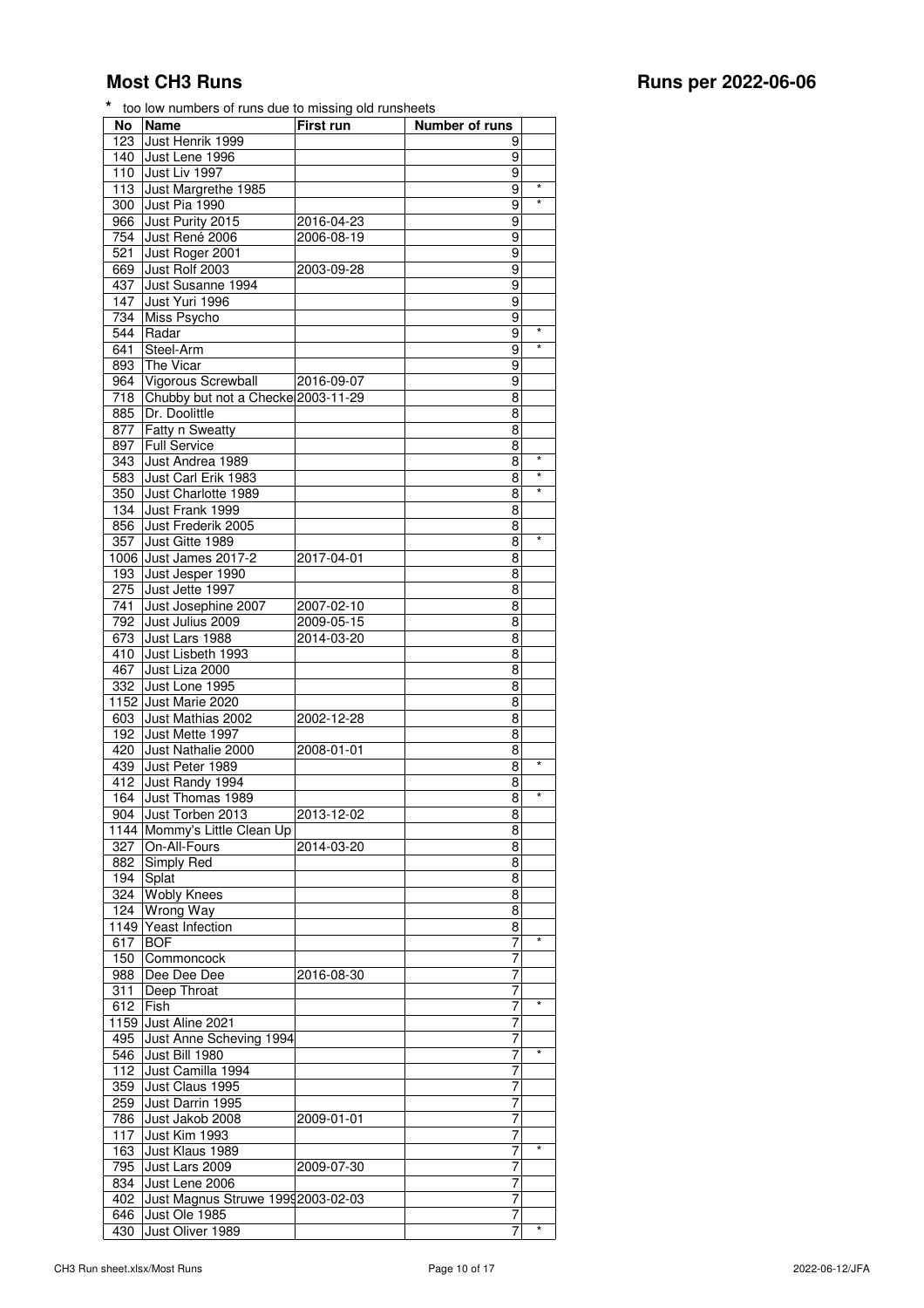712 Just Thomas 1993

846 Fuck & Go

 Just Poul 1980 6 \* 539 Just Poul Erik 1980 6 \* Just Sud 2020 6 Just Søren 1995 6

481 Killer Trille **6 6** 1158 Nanoq 6<br>
549 Pathfinder 2005-03-17 6 549 Pathfinder 2005-03-17 6 \* 762 Peanut 2007-10-13 6 432 Playful Pete 6 6 837 Shithead 6 1132 Tigger 6 296 Barbiegirl 5 752 Beard 2014-03-20 5 434 Black Fury 5<br>151 Cock-up 5 151 Cock-up 5<br>846 Fuck & Go 2012-08-14 5

720 Fumbling with IT 2004-03-30 5 980 Gorgeous Pussy 5 782 Hickey Slut 2008-10-13 5 1121 Just Aymen 2019 5 536 Just Buzz 1980 **5** 711 Just Christian Højbak 200 2004-01-31 5 479 Just Eamon 1994 5 842 Just Elisabeth 2011 2011-09-22 5 423 Just Eng Hai 1989 **5** 1091 Just Guilia 2018 2018-11-11 7 273 Just Hans Henrik 1996 **5 1248 Just Ian 1989** 5 1248 Just Ian 1989 5 12 248 Just Ian 1989<br>
2013 - 900 Just Isabella 2013 - 2013-09-26 900 Just Isabella 2013 2013-09-26 5 1021 Just Jacqui 2016 2017-08-05 7 496 Just James 1995<br>1046 Just James 2017-1 2018-02-02<br>5 1046 Just James 2017-1 2018-02-02 75 252 Just Jon 1996 552 State Just Aring to the State State State State State State State State State State State State State State State State State State State State State State State State State State State State State St

|     | <b>Most CH3 Runs</b>                                   |                  |                |         | Runs per 2022-06-06 |
|-----|--------------------------------------------------------|------------------|----------------|---------|---------------------|
|     | * too low numbers of runs due to missing old runsheets |                  |                |         |                     |
| No  | <b>Name</b>                                            | <b>First run</b> | Number of runs |         |                     |
|     | 956 Just Sebastian 2015                                | 2015-06-16       | 7              |         |                     |
|     | 424 Just Stefano 1993                                  |                  | 7              |         |                     |
|     | 794 Just Troels Degn 2009                              | 2009-07-30       | 7              |         |                     |
|     | 785 Mad Hatter                                         | 2007-12-15       | 7              |         |                     |
|     | 559 Midget 1980-1                                      |                  | $\overline{7}$ |         |                     |
|     | 730 Munk                                               | 2004-08-27       | 7              |         |                     |
|     | 116 Not Yet                                            |                  | 7              |         |                     |
|     | 716 Plastic Pervert                                    | 2003-07-06       | 7              |         |                     |
|     | 776   Ring Burner                                      | 2008-05-05       | $\overline{7}$ |         |                     |
|     | 362 SOS                                                |                  | 7              |         |                     |
|     | 868 Winniprick                                         | 2016-10-20       | 7              |         |                     |
|     | 982 Boot Licker                                        |                  | 6              |         |                     |
|     | 789 Cleopatra                                          | 2008-12-26       | $\overline{6}$ |         |                     |
|     | 943 Den Mother                                         | 2015-03-04       | 6              |         |                     |
|     | 878   F**king Beep Beep                                |                  | 6              |         |                     |
|     | 628 Futte                                              |                  | 6              | $\star$ |                     |
|     | 256 Handjob                                            |                  | 6              |         |                     |
| 781 | <b>Head Sucker</b>                                     | 2009-01-03       | 6              |         |                     |
|     | 770 Just Anders 2007                                   | 2008-02-16       | 6              |         |                     |
|     | 348 Just Anne Cathrine 1997 2003-02-07                 |                  | 6              |         |                     |
|     | 835 Just Benjamin M. 2010                              | 2011-05-26       | 6              |         |                     |
|     | 292 Just Birgitte 1989                                 |                  | 6              | $\star$ |                     |
|     | 548 Just Bjarne 1980                                   |                  | 6              | $\star$ |                     |
| 227 | Just Carol 1986                                        |                  | 6              | $\star$ |                     |
|     | 225 Just David 2001                                    |                  | $\overline{6}$ |         |                     |
|     | 1054 Just Emilie 2017                                  |                  | 6              |         |                     |
|     | 945 Just Emily 2015                                    | 2015-03-14       | $\overline{6}$ |         |                     |
|     | 184 Just Eva 2000                                      |                  | 6              |         |                     |
|     | 1138 Just Jens 2020                                    |                  | 6              |         |                     |
|     | 190 Just Lena 2001                                     | 2003-02-10       | 6              |         |                     |
|     | 918 Just Linea 2014                                    |                  | 6              |         |                     |
|     | 129 Just Lise Riber 1998                               |                  | 6              |         |                     |
|     | 698 Just Mark 1995                                     |                  | 6              |         |                     |
| 533 | Just Patricia 1995                                     |                  | 6              |         |                     |

684 Just Karin 1992 5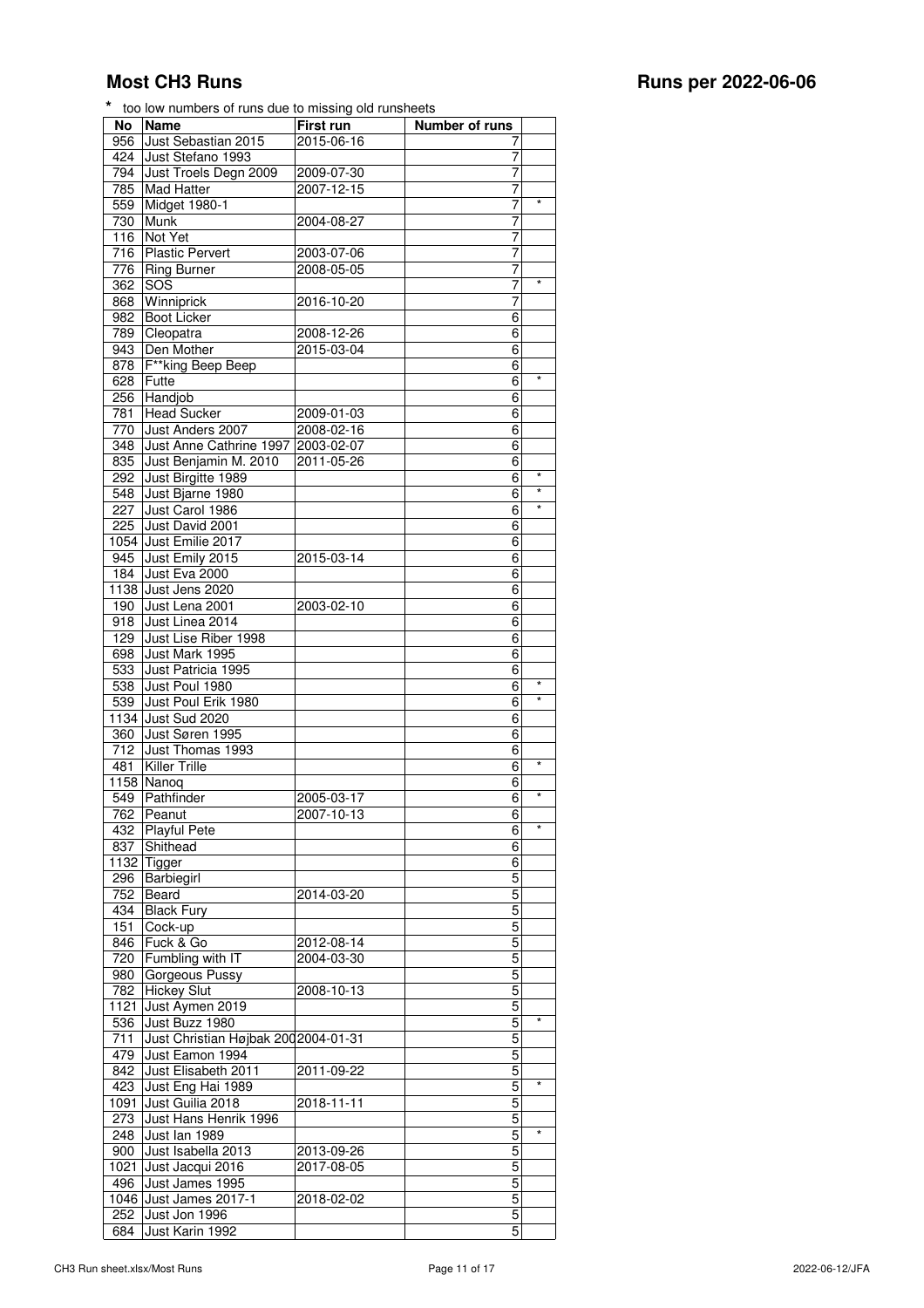| No   | <b>Name</b>               | First run  | Number of runs |            |
|------|---------------------------|------------|----------------|------------|
| 724  | Just Karsten 2004         | 2004-03-30 | 5              |            |
| 858  | Just Kristina 2009        | 2009-03-21 | 5              |            |
|      | 1032 Just Kristoffer 2017 | 2017-08-05 | 5              |            |
|      |                           |            |                |            |
| 865  | Just Linda 2012           |            | 5              |            |
| 958  | Just Lucy 2015            |            | 5              |            |
| 843  | Just Lysandra 2010        | 2011-12-11 | 5              |            |
| 702  | Just Martin 2003          |            | 5              |            |
|      |                           |            |                |            |
| 911  | Just Mike 2014            | 2014-03-23 | 5              |            |
| 228  | Just Monika 1995          |            | 5              |            |
| 257  | Just Nana 1996            |            | 5              |            |
|      |                           |            |                |            |
| 855  | Just Oline 2005           |            | 5              |            |
| 388  | Just Peter 1995           |            | 5              |            |
| 443  | Just Sasse 2000           |            | 5              |            |
| 746  | Just Sixten 2005          | 2006-01-29 | 5              |            |
|      | Just Terese 1984          |            | 5              |            |
| 631  |                           |            |                |            |
| 931  | Loves Going Down          |            | 5              |            |
| 775  | <b>Mackerel Dick</b>      | 2008-05-05 | 5              |            |
| 281  | Mermaid                   |            | 5              |            |
|      | Ollie                     |            | 5              |            |
| 1101 |                           |            |                |            |
| 889  | Ready to Blow             |            | 5              |            |
| 660  | Rocksucker                | 2003-04-28 | 5              |            |
| 891  | Spikes                    |            | 5              |            |
|      |                           |            |                |            |
| 949  | Sucking the Hare          |            | 5              |            |
| 551  | The Haggy Munchard        |            | 5              | $\star$    |
| 262  | Tic Tac                   |            | 5              | $\star$    |
| 883  | Tigh High                 |            | 5              |            |
|      |                           |            | 5              |            |
| 297  | Viking                    |            |                |            |
| 557  | Woody                     |            | 5              | $\star$    |
| 665  | <b>Burp</b>               |            | 4              | $\star$    |
| 537  | Den Qvist                 |            | 4              | $\star$    |
|      |                           |            |                | $\star$    |
| 545  | <b>Hash Quack</b>         |            | 4              |            |
| 880  | <b>Head Hunter</b>        |            | 4              |            |
| 863  | Just Amor C 2012          |            | 4              |            |
| 1155 | Just Anika 2021           | 2021-04-23 | 4              |            |
|      |                           |            |                |            |
| 529  | Just Cecilie 2000         |            | 4              |            |
| 710  | Just Celine 2002          | 2008-01-01 | 4              |            |
| 899  | Just Christian 2013       | 2013-02-04 | 4              |            |
| 155  | Just Christopher 1999     |            | 4              |            |
|      |                           |            |                | $\star$    |
| 599  | Just Dan Ibsen 1980       |            | 4              |            |
| 540  | Just Erik 1980            |            | 4              |            |
| 860  | Just Eriko 2012           | 2012-09-23 | 4              |            |
| 590  |                           |            | 4              | $^\star$   |
|      | Just Fiona 1982-2         |            |                | $\star$    |
| 554  | Just Hans Henrik 1980     |            | 4              |            |
| 920  | Just Katherine 2014       | 2014-07-29 | 4              |            |
|      | 1124 Just Katrine 2019    |            | 4              |            |
| 408  |                           |            | 4              |            |
|      | Just Kim 1996             |            |                | $\star$    |
| 585  | Just Kjeld 1983           |            | 4              |            |
| 1039 | Just Lisa 2017            | 2017-08-05 | 4              |            |
| 299  | Just Lotte 1996           |            | 4              |            |
| 419  | Just Marc 2000            | 2008-01-01 | 4              |            |
|      |                           |            |                |            |
| 951  | Just Mar'jana 2015        | 2015-05-11 | 4              |            |
| 840  | Just Natticha (Æ) 2011    |            | 4              |            |
| 978  | Just Nicholas 2016        | 2016-04-26 | 4              |            |
|      |                           |            |                | $^{\star}$ |
| 622  | Just Niel 1985            |            | 4              |            |
| 657  | Just Niel 1987            |            | 4              | $\star$    |
| 1117 | Just Ole 2019             |            | $\overline{4}$ |            |
| 400  | Just Patty 1994           |            | 4              |            |
|      |                           |            |                |            |
| 689  | Just Poul 1995            |            | 4              |            |
| 1044 | Just Raghav Endra 2017    | 2017-10-18 | $\overline{4}$ |            |
| 378  | Just Robin 1999           | 2002-08-29 | 4              |            |
|      |                           |            |                |            |
| 1029 | Just Sophie 2017          | 2017-08-05 | 4              |            |
| 384  | Just Steen 1996           |            | 4              |            |
| 389  | Just Susanne 2000         |            | 4              |            |
| 115  | Just Søren 1996           |            | 4              |            |
|      |                           |            |                |            |
| 742  | Just Tonny 2004           |            | 4              |            |
| 1130 | Just Vincent 2019         |            | 4              |            |
| 771  | Kan-go-root               | 2007-12-15 | 4              |            |

916 Knock Out Gash 2014-05-24 4<br>934 Missing the Dick 4

934 Missing the Dick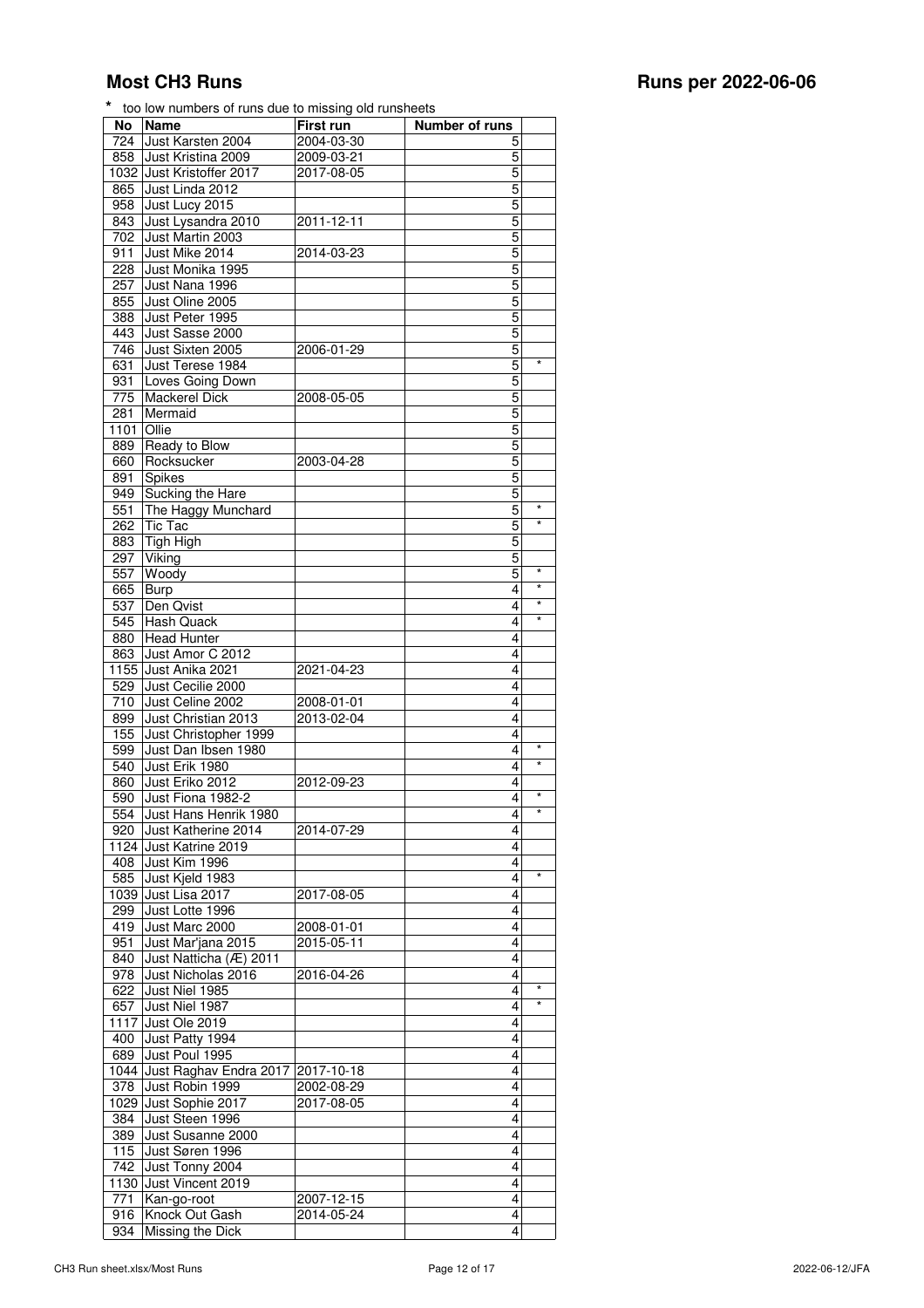| No        | <b>Name</b>              | First run  | Number of runs |            |
|-----------|--------------------------|------------|----------------|------------|
| 933       | <b>Moby Dick</b>         |            | 4              |            |
| 1142 Nano |                          |            | 4              |            |
| 898       | Pirate of the Queerabean |            | 4              |            |
| 728       | Portuguese Inquisition   | 2003-12-29 | 4              |            |
| 999       | Sexy Sox                 |            | 4              |            |
| 640       | Swampy                   | 2014-03-19 | 4              | $\star$    |
| 644       | The Dog                  |            | 4              | $\star$    |
| 759       | (Nice to Wet Dream)      | 2007-05-08 | 3              |            |
| 312       | 3 Meter                  |            | 3              |            |
| 156       | A Vice                   |            | 3              |            |
| 541       | Arnold                   |            | 3              | $\star$    |
| 819       | <b>Ball Breaker</b>      |            | 3              |            |
| 1145      | Emma                     |            | 3              |            |
|           |                          |            | 3              | $^{\star}$ |
| 609       | Fuch'em                  |            |                |            |
| 279       | Harakiri                 |            | 3              |            |
|           | 940 Hardly-On-Davidson   | 2015-03-04 | 3              |            |
|           | 820 Holyman              |            | 3              |            |
| 806       | Just Agnieszka 2009      | 2009-10-24 | 3              |            |
|           | 1122 Just Alex 2019      |            | 3              |            |
|           | 1141 Just Alice 2020     |            | 3              |            |
| 651       | Just Anette 1986         |            | 3              | $^{\star}$ |
| 697       | Just Anne 1994           |            | 3              |            |
|           | 1059 Just Annette 2018   | 2018-04-15 | 3              |            |
| 594       | Just Anni 1983           |            | 3              | $\star$    |
| 288       | Just Christina 2000      |            | 3              |            |
| 623       | Just Finn 1987           |            | 3              | $\star$    |
| 493       | Just Finn 2001           |            | 3              |            |
| 577       | Just Gitte 1984          |            | 3              | $\star$    |
| 649       | Just Hanita 1987         |            | 3              | $\star$    |
| 864       | Just Henrik 2012         | 2012-08-07 | 3              |            |
| 565       | Just Jan Henrik 1981     |            | 3              | $\star$    |
| 584       | Just Jesper 1982         |            | 3              | $\star$    |
| 588       | Just Jesper 1983         |            | 3              | $^{\star}$ |
| 830       | Just Johs 2011           | 2011-02-20 | 3              |            |
| 232       | Just Josephine 2001      |            | 3              |            |
|           | Just Julia 2000          |            |                |            |
| 185       |                          |            | 3              | $^{\star}$ |
| 680       | Just Jørgen 1990         |            | 3              |            |
| 729       | Just Karen 2003          | 2003-11-29 | 3              | $^{\star}$ |
| 647       | Just Lars 1987           |            | 3              |            |
| 732       | Just Line R 2005         | 2005-06-08 | 3              |            |
|           | 133 Just Lis 1999        |            | 3              |            |
|           | 1099 Just Louise 2018    | 2018-12-16 | 3              |            |
|           | 1033 Just Mareike 2017   | 2017-08-05 | 3              |            |
|           | 1066 Just Melanie 2018   |            | 3              |            |
| 591       | Just Mette 1982          |            | 3              | $\star$    |
| 570       | Just Michael 1980        |            | 3              | $\star$    |
| 674       | Just Morten 1989         |            | 3              | $\star$    |
| 571       | Just Nina 1981           |            | 3              | $\star$    |
| 666       | Just Odon 1988           |            | 3              | $\star$    |
| 618       | Just Peter 1984-1        |            | 3              | *          |
| 187       | Just Peter 2000          |            | 3              |            |
| 693       | Just Poul-Erik 2001      |            | 3              |            |
| 1049      | Just Pwint Phyu 2018     | 2018-02-02 | 3              |            |
| 952       | Just Remi 2015           | 2015-05-11 | 3              |            |
| 963       | Just Rey Renate 2015     | 2015-11-19 | 3              |            |
|           |                          |            | 3              |            |
| 699       | Just Simon 1995          |            |                |            |
| 531       | Just Stefan 1997         |            | 3              |            |
| 186       | Just Stéphanie 2000      |            | 3              |            |
| 873       | Just Stephen 2013        | 2013-02-04 | 3              |            |
| 574       | Just Susanne 1981        |            | 3              | *          |
| 624       | Just Susanne 1986        |            | 3              | $\star$    |

264 Just Søren 1989-2 3 \*<br>575 Just Thomas 1981 3 \* Just Thomas 1981 3 \* Just Thomas 2001 3 1047 Just Thomas 2017 **3** 142 Just Toke 1994<br>142 Just Toke 1994<br>194 Just Tor 2001 3 1043 Just Tor 2001 2017-10-18<br>1043 Just Ulla 2017 2017-10-18 1043 Just Ulla 2017 2017-10-18 2017<br>215 Legover 3

215 Legover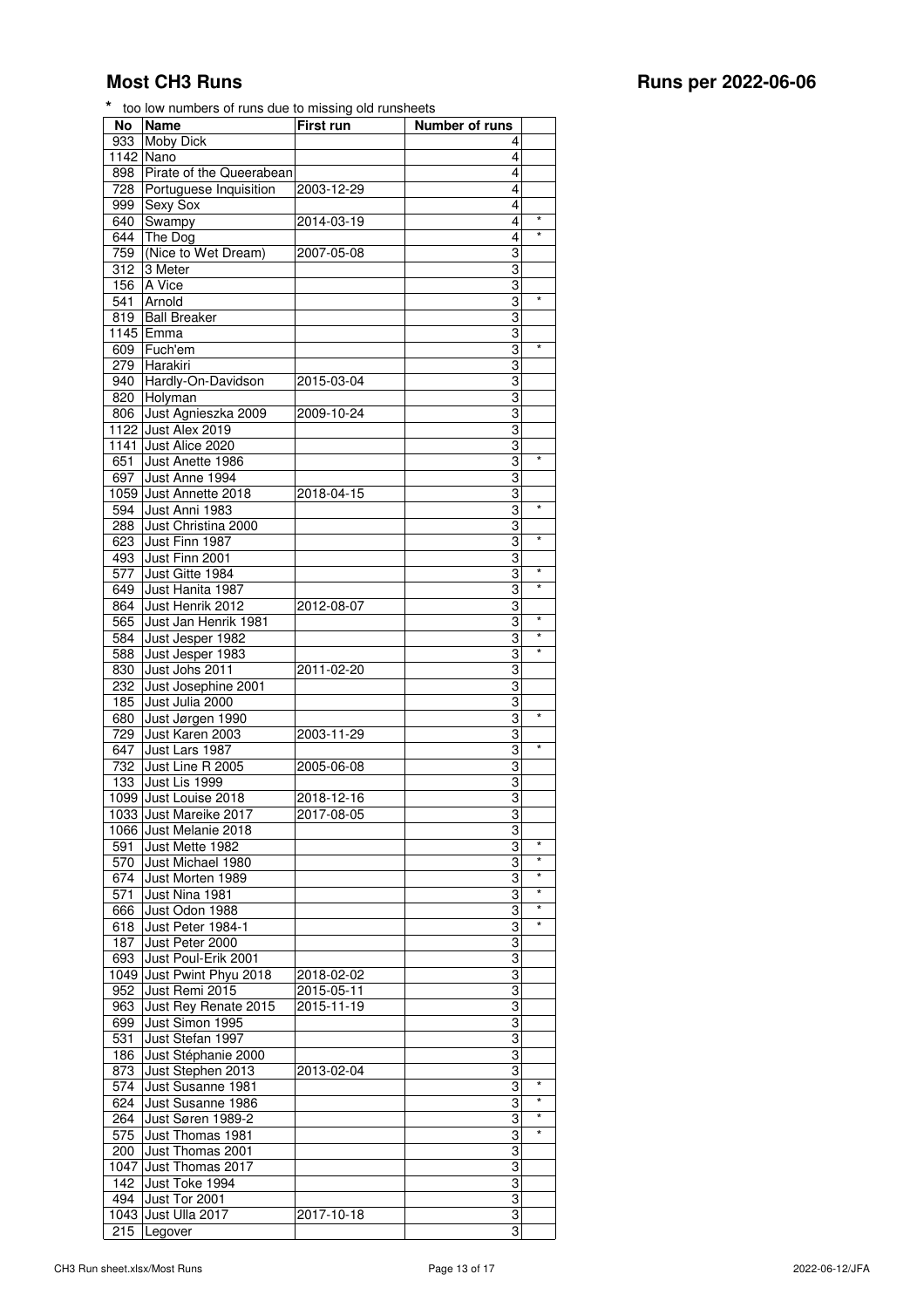| No   | <b>Name</b>              | First run  | <b>Number of runs</b>                     |            |
|------|--------------------------|------------|-------------------------------------------|------------|
| 938  | Lone Ranger              |            | 3                                         |            |
|      | 1147 Longshanks          |            | 3                                         |            |
| 886  | Midsight Sun             |            | 3                                         |            |
|      | 1002 Miss Behaving       | 2017-03-12 | 3                                         |            |
| 613  | Pass Out                 |            | 3                                         |            |
| 881  | <b>Quick Dick</b>        |            | 3                                         |            |
| 336  | Rainbow                  |            | 3                                         | $\star$    |
| 1161 | Sure Wood                |            | 3                                         |            |
| 737  | (Nephew to Viking)       |            | $\overline{c}$                            |            |
|      | 1084 Candidate           |            | $\overline{c}$                            |            |
| 867  | <b>Cardinal Pumpkin</b>  | 2011-09-04 | 2                                         |            |
| 981  | Classy Bag               |            | $\overline{\mathbf{c}}$                   |            |
| 876  | Deal Breaker             |            | $\overline{2}$                            |            |
| 991  | Doble Didgets            | 2016-10-20 | $\overline{c}$                            |            |
|      |                          |            |                                           |            |
|      | 1062 Doggy Style         |            | 2                                         |            |
| 926  | Double Dick              |            | $\overline{c}$                            |            |
|      | 1064 Flatulenle          |            | $\overline{c}$                            |            |
| 401  | Furburger                |            | 2                                         |            |
|      | 992 Hairman              |            | $\overline{c}$                            |            |
| 530  | Half Pint 1995           |            | $\overline{2}$                            |            |
|      | 1065 Horny Goat          |            | 2                                         |            |
| 1058 | Just Ahmet 2018          |            | 2                                         |            |
| 615  | Just Alistar 1986        |            | $\overline{c}$                            | $\star$    |
| 556  | Just Allan 1980          |            | $\overline{c}$                            | $^{\star}$ |
| 642  | Just Anders 1986         |            | 2                                         | $\star$    |
| 560  | Just Anette 1980         |            | $\overline{\mathbf{c}}$                   | $^{\star}$ |
| 586  | Just Anette 1983         |            | $\overline{2}$                            | $\star$    |
| 691  | Just Ann 1997            |            | 2                                         |            |
| 207  | Just Ann 2000            |            | 2                                         |            |
| 582  | Just Annelise 1983       |            | $\overline{2}$                            | $\star$    |
| 652  | Just Annelise 1986       |            | $\overline{2}$                            | $\star$    |
| 562  | Just Arne 1981           |            | 2                                         | $\star$    |
| 608  | Just Benny 1987          |            | $\overline{\mathbf{c}}$                   | $\star$    |
| 627  | Just Bent 1986           |            | $\overline{2}$                            | $\star$    |
| 994  | Just Beth 2013           | 2016-10-20 | $\overline{c}$                            |            |
| 917  | Just Brooke 2014         | 2014-05-12 | 2                                         |            |
|      |                          |            |                                           |            |
| 772  | Just Camille 2008        | 2008-02-16 | $\overline{\mathbf{c}}$                   |            |
| 738  | Just Charlotte 2005      | 2006-10-31 | $\overline{2}$                            | $\star$    |
| 563  | Just Claus 1981          |            | $\overline{c}$                            | $\star$    |
| 616  | Just Claus 1987          |            | 2                                         |            |
| 604  | Just Coby 1984           | 2017-07-28 | $\overline{c}$                            | $\star$    |
|      | 1140 Just Dana 2020      |            | $\overline{c}$                            |            |
| 997  | Just David 2016          |            | $\overline{c}$                            |            |
|      | 564 Just Ellinor 1981    |            | $\overline{c}$                            | $\star$    |
| 871  | Just Eric 2013           | 2013-02-04 | $\overline{c}$                            |            |
|      | 580 Just Frederik 1982   |            | 2                                         | $\star$    |
|      | 1127 Just Gregory 2019   |            | 2                                         |            |
|      | 1160 Just Gudrun 2021    |            | 2                                         |            |
|      | 1131 Just Harry 2019     |            | $\overline{c}$                            |            |
| 578  | Just Henning 1982        |            | 2                                         | $\star$    |
|      | 1028 Just Henriette 2013 |            | 2                                         |            |
| 850  | Just Henrik 2011         | 2012-04-22 | $\overline{2}$                            |            |
| 844  | Just Janice 2011         | 2012-01-01 | $\overline{c}$                            |            |
| 961  | Just Jeff 2015           |            | 2                                         |            |
|      |                          |            |                                           |            |
| 857  | Just Jerome 2012         |            | $\overline{\mathbf{c}}$<br>$\overline{2}$ |            |
| 845  | Just Jerry 2011          | 2012-01-01 |                                           |            |
| 969  | Just Johan 2016          |            | $\overline{c}$                            |            |
| 826  | Just Jonas 2010          | 2010-08-17 | 2                                         | $\star$    |
| 547  | Just Kai 1980            |            | $\overline{2}$                            |            |
| 146  | Just Karina 1999         |            | $\overline{\mathbf{c}}$                   |            |
| 1071 | Just Kasper 2018         |            | 2                                         |            |
| 852  | Just Kevin 2012          | 2012-04-22 | $\overline{c}$                            |            |
| 862  | Just Kim 2012            | 2013-02-04 | $\overline{\mathbf{c}}$                   |            |
| 567  | Just Knud 1980           |            | $\overline{\mathbf{c}}$                   | *          |
| 670  | Just Lars 1989           |            | 2                                         | $\star$    |
| 681  | Just Lars 1990           |            | $\overline{c}$                            | $\star$    |
| 679  | Just Lennart 1988        |            | $\overline{2}$                            | $\star$    |
| 569  | Just Leo 1981            |            | 2                                         | $\star$    |
| 869  | Just Lisbeth 2004        | 2013-05-20 | 2                                         |            |
|      |                          |            |                                           |            |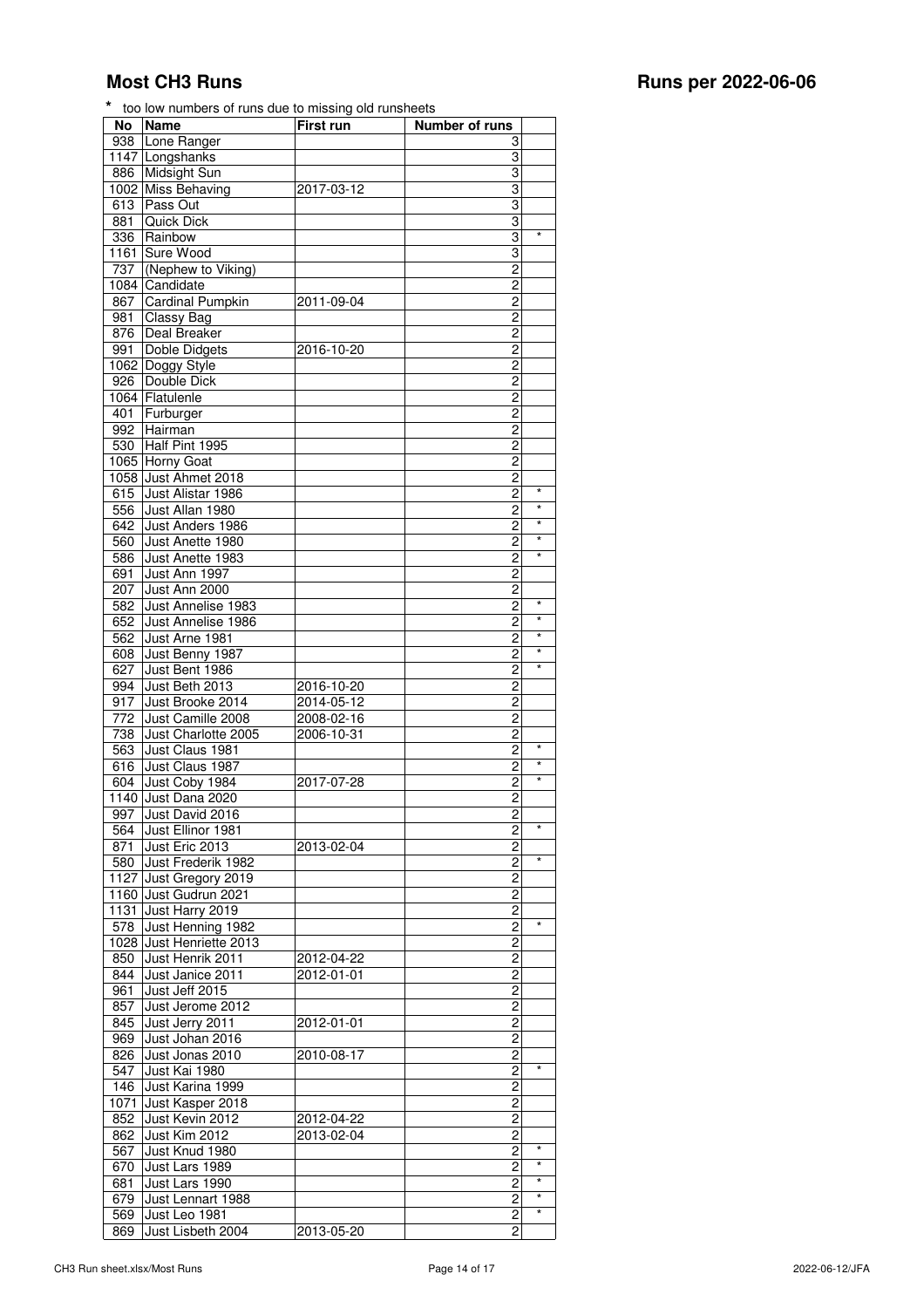| No      | <b>Name</b>              | First run  | Number of runs |         |
|---------|--------------------------|------------|----------------|---------|
| 490     | Just Maja 2000           |            | 2              |         |
|         | 1072 Just Maja 2018      | 2018-06-17 | 2              |         |
|         | 1128 Just Marie 2019     |            | 2              |         |
| 848     | Just Mette 2012          | 2012-01-31 | 2              |         |
| 598     | Just Michael 1983        |            | $\overline{c}$ | $\star$ |
|         | 1097 Just Morten 2018    |            | $\overline{c}$ |         |
| 558     | Just Niels 1980          |            | $\overline{c}$ | $\star$ |
| 625     | Just Niels 1987          |            | 2              | $\star$ |
|         | <b>Just Nina</b>         |            | $\overline{c}$ |         |
| 929     |                          |            |                | $\star$ |
| 675     | Just Ole 1988            |            | 2              |         |
| 827     | Just Phimchan 2010       | 2010-08-17 | 2              |         |
|         | 1103 Just Rahul 2018     | 2019-01-26 | $\overline{c}$ |         |
| 755     | Just Rasmus 2006         | 2006-08-21 | $\overline{c}$ |         |
| 996     | Just Sean 2016           |            | $\overline{c}$ |         |
|         | 1068 Just Simona 2018    |            | $\overline{c}$ |         |
| 637     | Just Susanne 1984        |            | $\overline{c}$ | $\star$ |
| 922     | Just Svend 2014          |            | 2              |         |
|         | 1038 Just Thomas 2017    | 2017-08-05 | 2              |         |
|         | 1163 Just Thorbjørn 1999 |            | $\overline{c}$ |         |
|         | Just Tienie 1987         |            | $\overline{c}$ | $\star$ |
| 662     | Just Vibeke 2012         | 2014-03-20 |                |         |
| 866     |                          |            | 2              |         |
|         | 1000 Just Vincent 2017   |            | 2              |         |
|         | 973 Le Grand Baguette    |            | $\overline{c}$ |         |
| 888     | <b>Morning Glory</b>     |            | $\overline{c}$ |         |
| 923     | No Thrust                | 2014-10-30 | 2              |         |
|         | 1061 Non Stop            |            | 2              |         |
| 663     | Old Blue Eye             |            | $\overline{c}$ | $\star$ |
| 572     | Piphans                  |            | $\overline{c}$ | $\star$ |
| 935     | Pucko                    |            | 2              |         |
| 947     | <b>Size Matters</b>      |            | 2              |         |
|         |                          |            | $\overline{c}$ |         |
|         | 1148 Slippy no Stockings |            |                |         |
| 1007    | Smell my Rubber          |            | $\overline{c}$ |         |
| 818     | Smelly Belly             |            | $\overline{c}$ |         |
| 890     | Sore Tits                |            | $\overline{c}$ |         |
|         | 1123 Tinka               |            | 2              |         |
| 895     | Wipe it Off              |            | 2              |         |
|         | 1137 Aston               |            | 1              |         |
|         | 1051 Automatic Balls     | 2018-02-02 | 1              |         |
| 683     | Bambi                    |            | 1              | $\star$ |
| 946     | Beastiality              |            | 1              |         |
| 831     | Beer Jerky               |            | 1              |         |
|         |                          |            |                | $\star$ |
| 611     | Big Jim                  |            | 1              |         |
|         | 1081 Brandsalg           |            | 1              |         |
| 953     | ChampagneRunner          |            | 1              |         |
| 552     | Chickenleg               |            | 1              | $\star$ |
| 976     | Com                      |            | 1              |         |
| 821     | Comes Often              |            | 1              |         |
| 977     | Comes with Bagage        |            | 1              |         |
| 884     | Daddy Long Legs          |            | $\mathbf{1}$   |         |
|         | 1014 Dirty Snachez       |            | 1              |         |
|         | 1076 Dogfart             |            | 1              |         |
|         |                          |            | 1              |         |
|         | 1013 Don't make me wet   |            |                |         |
|         | 1010 Erector             |            | 1              |         |
| 483     | Find One                 |            | 1              | $\star$ |
|         | 1026 French Tickler      |            | 1              |         |
|         | 1105 Fresh Meat          |            | 1              |         |
| 950     | <b>Fried Chick</b>       |            | $\mathbf{1}$   |         |
|         | 1008 From Behind         |            | 1              |         |
| 1079 GN |                          |            | $\mathbf{1}$   |         |
| 879     | Ground Zero              |            | 1              |         |
|         |                          |            |                |         |
| 927     | <b>Hairy Finehair</b>    |            | 1              |         |
| 928     | Hit on Chicks            |            | 1              |         |
| 677     | Hot Lips 1989            |            | 1              |         |
| 676     | JR                       |            | 1              |         |
| 589     | Just Anders 1983         |            | 1              |         |
| 639     | Just Andrea 1986         | 2014-03-19 | 1              | $\star$ |

1036 Just Anne-Sofie 2017 2017-08-05 Just Axel 1985 1 \* 1027 Just Ben 2017 1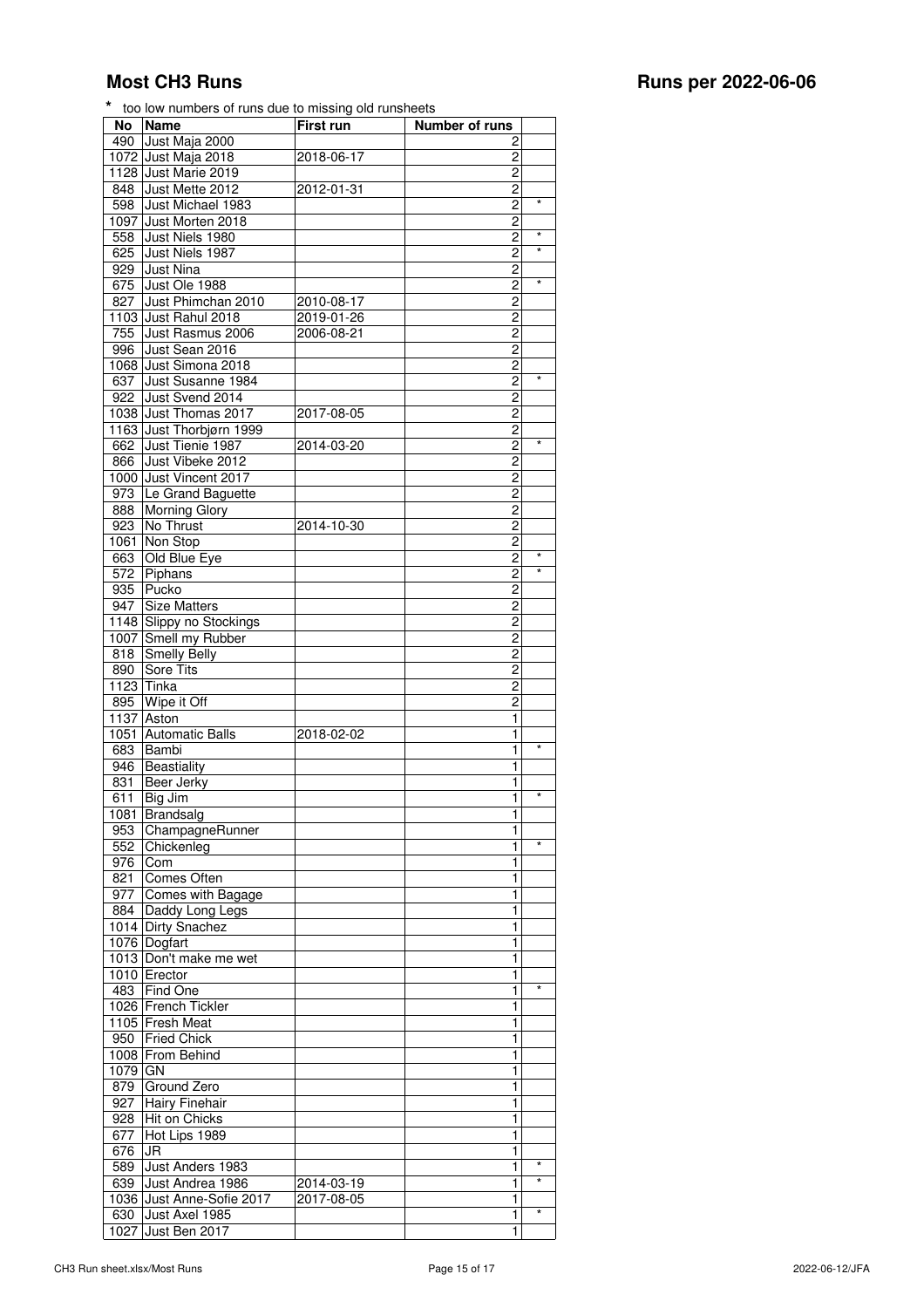| No   | <b>Name</b>              | First run  | Number of runs |            |
|------|--------------------------|------------|----------------|------------|
| 245  | Just Camille 2001        |            | 1              |            |
| 686  | Just Carsten 1993        |            | 1              | $\star$    |
|      |                          |            |                |            |
| 694  | Just Chriistofer 2002    |            | 1              |            |
| 579  | Just Christian 1982      |            | 1              | $\star$    |
| 542  | Just Cindy 1980          |            | 1              | $\star$    |
|      | 1012 Just Claire 2017    |            | 1              |            |
|      |                          |            |                | $\star$    |
| 555  | Just Claus 1980          |            | 1              |            |
| 638  | Just Colin 1987          |            | 1              | $\star$    |
| 587  | Just Dave 1982           |            | 1              | $\star$    |
| 636  | Just David 1986          |            | 1              | $\star$    |
|      |                          |            |                |            |
|      | 1086 Just Dominique 2018 |            | 1              |            |
| 695  | Just Emil 2002           |            | 1              |            |
| 635  | Just Erik 1986           |            | 1              | $\star$    |
| 553  | Just Ewa 1980            |            | 1              | $\star$    |
|      |                          |            |                |            |
|      | 1015 Just F**king Lost   |            | 1              |            |
|      | 1023 Just Febiyan 2017   | 2017-06-21 | 1              |            |
| 596  | Just Flemming 1984       |            | 1              | $^{\star}$ |
|      |                          |            |                | $\star$    |
| 620  | Just Flemming 1985-2     |            | 1              |            |
|      | 1034 Just Frank 2017     | 2017-08-05 | 1              |            |
|      | 1085 Just Frederik 2018  |            | 1              |            |
| 696  | Just Gaia Roseling 2002  |            | 1              |            |
| 607  |                          |            |                | $\star$    |
|      | Just Greg 1986           |            | 1              | $\star$    |
| 664  | Just Hairy 1988          |            | 1              |            |
| 632  | Just Hanne 1984          |            | 1              | $\star$    |
| 896  | Just Hans Christian 2013 |            | 1              |            |
|      |                          |            |                |            |
| 979  | Just Helene 2016         |            | 1              |            |
| 685  | Just Henrik 1992         |            | 1              | $\star$    |
| 592  | Just lan 1982            |            | 1              | $\star$    |
| 962  | Just Iben 2015           | 2015-11-19 | 1              |            |
|      |                          |            |                |            |
| 661  | Just Jan 2003            | 2003-02-22 | 1              |            |
| 621  | Just Jesper 1984         |            | 1              | $\star$    |
| 1037 | Just Jessie 2017         | 2017-08-05 | 1              |            |
| 610  | Just Jette 1986          |            | 1              |            |
|      |                          |            |                |            |
| 959  | Just Jonathan 2015       |            | 1              |            |
| 825  | Just Julius 2010         |            | 1              |            |
| 1048 | Just Jørgen 2017         |            | 1              |            |
| 600  | Just Karin 1984          |            | 1              | $\star$    |
|      |                          |            |                | $\star$    |
| 682  | Just Karin 1991          |            | 1              |            |
| 983  | Just Keisha 2016         |            | 1              |            |
| 939  | Just Kelly 2014          |            | 1              |            |
| 535  | Just Kirsten 1980        |            | 1              | $\star$    |
|      |                          |            |                | $\star$    |
| 566  | Just Kirsten 1981        |            | 1              |            |
| 568  | Just Knud 1981           |            | 1              |            |
| 749  | Just Knud 2006           | 2006-04-04 | 1              |            |
| 614  | Just Lars 1984           |            | 1              | $\star$    |
|      |                          |            |                | $\star$    |
| 645  | Just Lars 1986           |            | 1              |            |
| 824  | Just Louisa 2010         |            | 1              |            |
| 744  | Just Mads 2005           |            | 1              |            |
|      | 1143 Just Maja 2020      |            | 1              |            |
|      |                          |            |                | $\star$    |
| 656  | Just Michael 1984        |            | 1              |            |
| 667  | Just Morten 1988         |            | 1              | $\star$    |
| 650  | Just Ned 1986            |            | 1              | $\star$    |
| 954  | Just Nuggi 2015          |            | 1              |            |
|      |                          |            |                |            |
| 690  | Just Ole 1997            |            | 1              |            |
| 1041 | Just Oskar 2017          | 2017-08-05 | 1              |            |
|      | 1073 Just Pallavi 2018   | 2018-06-17 | 1              |            |
|      |                          |            | 1              | $\star$    |
| 633  | Just Per Martin 1986     |            |                |            |
| 687  | Just Peter 1985          |            | 1              | $\star$    |
| 653  | Just Peter 1986-1        |            | 1              | $\star$    |
| 654  | Just Peter 1986-2        |            | 1              | $\star$    |
|      |                          |            |                | $\star$    |
| 655  | Just Peter 1987          |            | 1              |            |
| 849  | Just Peter 2012          | 2012-04-19 | 1              |            |
| 672  | Just Pia 1980            |            | 1              | $\star$    |
| 941  | Just Pis 2010            |            | 1              |            |
|      |                          |            |                |            |
| 688  | Just Preben 1995         |            | 1              |            |
| 629  | Just Randi 1986          |            | $\mathbf{1}$   | $\star$    |
| 970  | Just Randi 2016          |            | 1              |            |
|      |                          |            |                |            |

1004 Just Rebecca 2017 2017-03-12 1060 Just Renée 2018 1